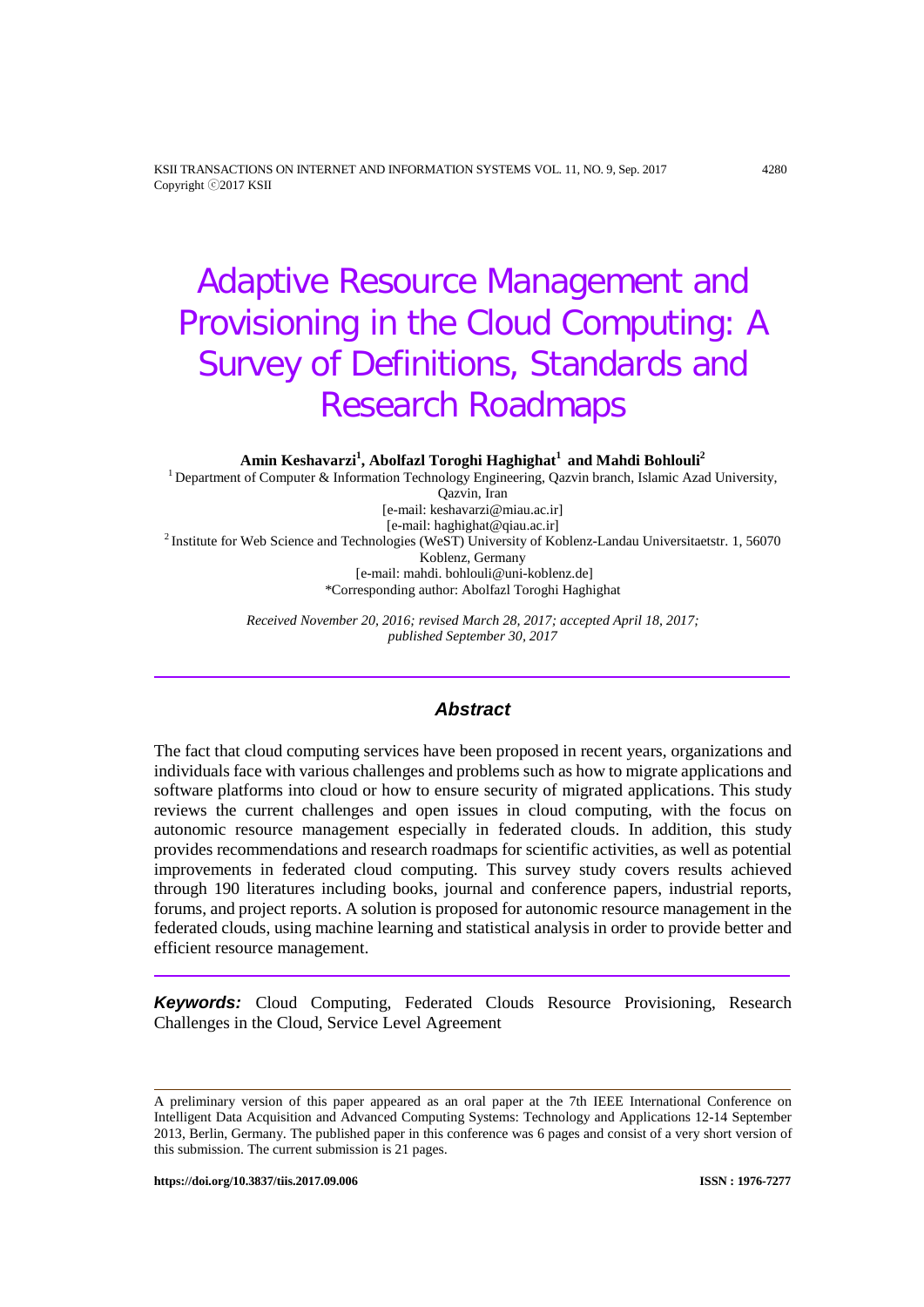## **1. Introduction**

**C**loud computing is one the most important developments in IT in recent times. The main idea of utility computing in a similar direction to cloud computing was proposed in the 1960s. At that time, John McCarthy [1] said that computing will become a utility, like the telephone is today. The practical implementation of the idea was not feasible due to the lack of appropriate infrastructure. In [1](#page-0-0)999, Salesforce<sup>1</sup> launched its first cloud computing product. Afterwards, Amazon corporation offered Amazon Web Service (AWS) in 2002 [2] and took an important step in order to implement the idea of cloud computing. Google, Microsoft and others, then have offered cloud based products and services to the market. Currently, many companies provide cloud based services and many others such as Japan Ministry of Economy[2](#page-1-0) are using cloud based services to support their customers.

Nowadays, there are many definitions of the term cloud computing [3], [4], [5]. In the following, we present one of the most scholarly used definitions. The National Institute of Standards and Technology (NIST) focused on the configurability, on demand accessibility and rapid re-source provisioning in the clouds. The NIST definition for cloud computing "is a model for enabling ubiquitous, convenient, on-demand network access to a shared pool of configurable computing resources (e.g., networks, servers, storage, applications, and services) that can be rapidly provisioned and released with minimal management effort or service provider interaction. This cloud model is composed of five essential characteristics, three service models, and four deployment models"[3].

Public, private, hybrid and community clouds are four deployment models of cloud computing. Also essential characteristics of cloud computing are: On-demand Self-Service, A Broad network access, Rapid Elasticity, Resource pooling and Measured service [3].

Inter cloud or cloud of clouds defined a couple of years after advent of cloud computing. It has been defined by Global Inter-Cloud Technology Forum [6] as "a cloud model that, for the purpose of guaranteeing service quality, such as the performance and availability of each service, allows on-demand reassignment of resources and transfer of workload through an interworking of cloud systems of different cloud providers based on coordination of each consumers requirements for service quality with each providers Service Level Agreement (SLA) and use of standard interfaces."

SLA is a contract between cloud service user and provider consisting Quality of Services (QoS) criteria. The provider has to obey SLA guaranteed criteria and pay a penalty to the customer in case of any failure from the agreed SLA.

Inter cloud has several benefits for both customers and providers. Diverse geographical locations, better application resilience and avoidance of vendor lock-in are customers' benefits and moving workload to another provider which provides better SLAs to customers and leasing resources from other providers when workload increases are listed as providers' benefits [7]. Federations and multi clouds are two type of inter clouds [7]. In federation, a set of providers voluntarily interconnect their infrastructure and sharing resources between each other. In multi cloud a customer or an application broker use multiple independent clouds.

-

<sup>&</sup>lt;sup>1</sup> What is Cloud Computing? - Salesforce UK. http://www.salesforce.com/uk/cloudcomputing/. Accessed 14 Oct 2016

<span id="page-1-0"></span> $2^2$  Case Studies in Cloud Computing. David Cearley and Gene Phifer.

http://docplayer.net/12763747-Case-studies-in-cloud-computing-david-cearley-and-gene-phifer.html. Accessed 14 Oct 2016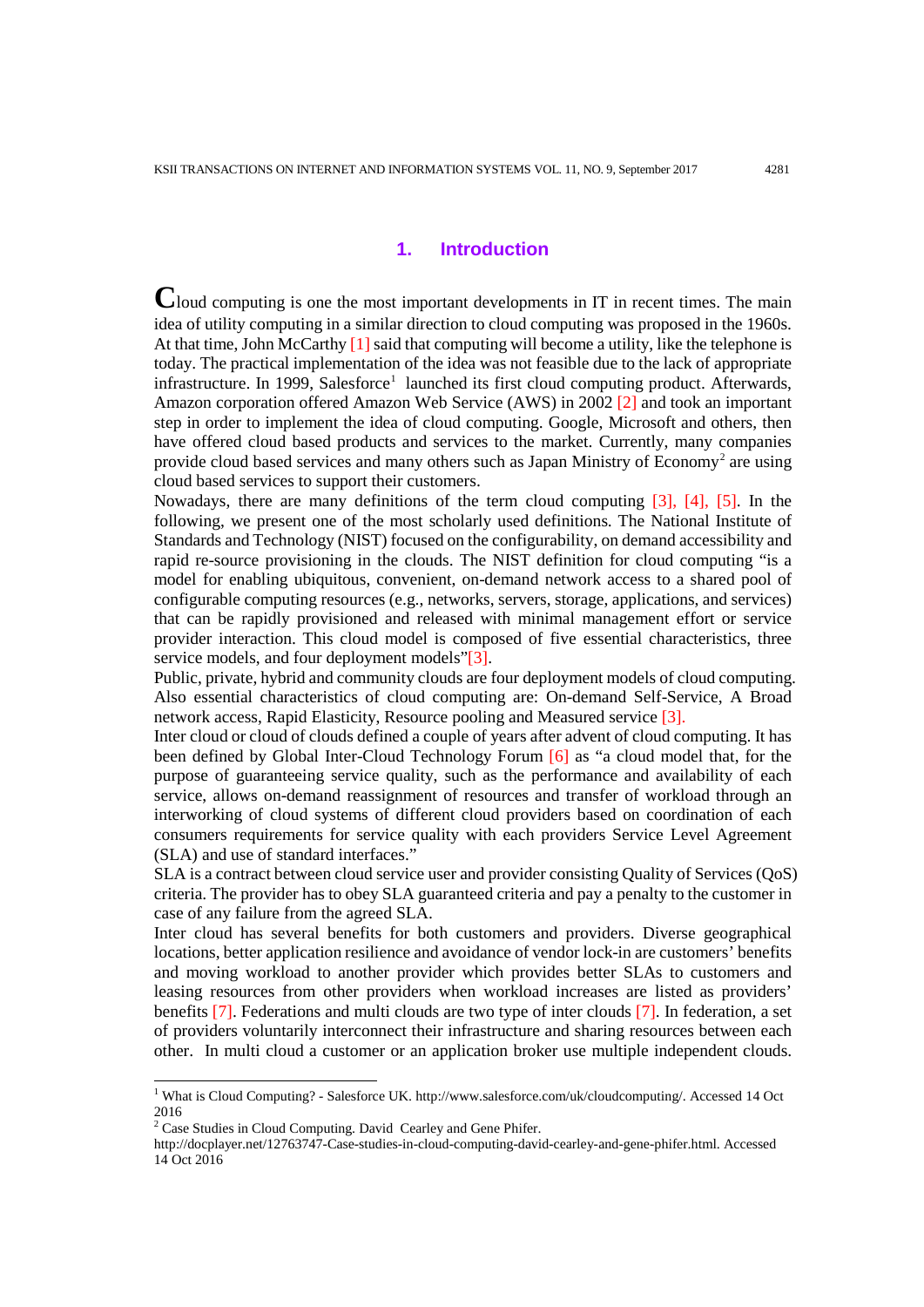Hybrid cloud, composition of different cloud infrastructure for example a public cloud and a private cloud, is a type of multi cloud [7].

There are several federate clouds definitions in the literature such as "a federated cloud (also called cloud federation) is the deployment and management of multiple external and internal cloud computing services to match business needs. A federation is the union of several smaller parts that perform a common action"<sup>[3](#page-2-0)</sup>. Garcia et. al. reviewed open challenges in cloud federation as lack of a unified cloud interface, porting one VM to another provider with different hypervisor and authentication and authorization, via a federated identity management system.Discovering resources and capabilities that each of providers that exist in federation offers, lack of a unified accounting and billing method in federation are another reviewed challenges [8].

The rest of the paper is sketched as follows. Section 2 is about autonomic resource management. Key challenges and roadmaps are described in the section 3. Research challenges have been categorized into 5 directions with detailed literature review, related projects and research directions for each category. Section 4 is a bout a suggested solution approach to autonomic resource management in Federated Clouds. Finally, Section 5 concludes the paper.

# **2. Autonomic Resource Management in the Cloud**

Auto scaling of resources is a vital requirement in cloud computing for both consumers and providers. There are two types of resource scaling: horizontal scaling and vertical scaling. In horizontal scalability more machines are being added when demand increases. Vertical scalability means the amount of physical resources required for computation is added to virtual nodes on-demand.

Also Resource Management (RM) is an important component of cloud computing. The RM of cloud environments aims to establish cloud essential characteristics, like those discussed in section 1. Due to the nature of clouds, RM should be done without involving users (provider and customer) intervention, thus, Autonomic Resource Management (ARM) systems are primarily used. The goal of ARM is to predict and prevent Service Level Agreement (SLA) violation, fault-tolerance, performance improvement, cost reduction and energy efficiency, especially in federated clouds. In order to attain these goals different Knowledge Management (KM) techniques such as case base reasoning, multi agent systems and fuzzy control are used [9]. In this section some of these techniques are studied with suggesting further challenges and detailed literature review.

Maurer et al. [10] used KM techniques in ARM to allocate physical resources to VMs for detecting SLA violations. They used Case Base Reasoning (CBR) for DM in a Monitoring, Analyzing, Planning and Executing (MAPE) cycle to automate SLA management. Low level metrics of the infrastructure's resources such as free\_disk or packets\_sent are first monitored and then mapped (through the 'MAP' phase) to high level SLA parameters such as bandwidth, storage and response time. A following 'Analysis' phase is responsible for detecting SLA violations. In order to detect SLA violations, CBR was used. Each state of system is stored as a case, and each new case is compared with all cases in the Knowledge Base (KB). The most similar cases are retrieved and their corresponding knowledge is used for selecting best actions. As a result, achieved knowledge through new experiment is also being stored in the KB. The

-

<span id="page-2-0"></span><sup>3</sup> What is federated cloud (cloud federation)? - Definition from WhatIs.com.

http://whatis.techtarget.com/definition/federated-cloud-cloud-federation. Accessed 14 Oct 2016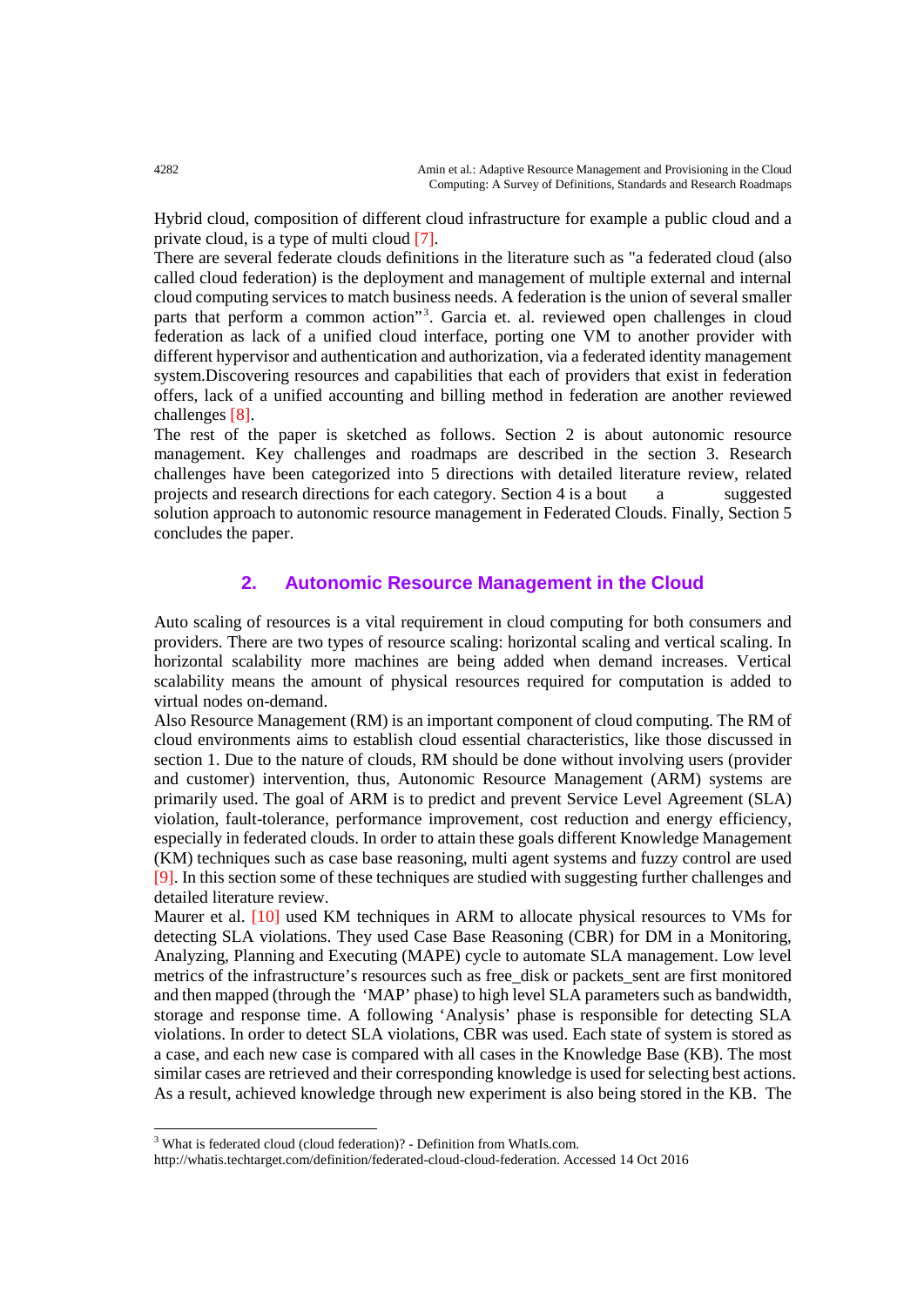'Planning' phase maps Knowledge Based (KB) recommendations to Physical Machines (PM), which prevents oscillations and schedules execution of tasks through the "Execution" phase. Simultaneously, Emeakaroha et al. [11] mapped low level metrics such as downtime, uptime and available storage to the agreed SLA quantities using mapping rules that exist in the KB. In addition, the KB helps the ARM system to detect SLA violations before happening. In order to detect SLA violations, a predefined Threat Threshold (TT) is used. The calculated SLA values are compared to TT in order to react to violations before they happen. The system consists of an application deployment component, which manages the execution of user applications and an automatic VM deployment, to allocate required resources to requested services and arrange their deployment in VMs.

Buyya et al. [12] has proposed the following methods for decreasing energy consumption in cloud computing:

- Design new architectures for data center with respect to energy consumption.
- Develop efficient resource allocation mechanisms towards optimum energy consumption.
- Design and development of the software components for energy management in the clouds.

Energy efficiency is a criteria that can be consider in ARM. When a SLA violation is predicted, then the amount of resources should be increased or decreased relative to the requirements. Violation prevention, resource performance and cost should be considered together in resources increasing or decreasing. When the amount of resources **is** increased or decreased, some resources may be idle**,** effecting power consumption. In order to avoid this situation, VM migration can be used and PM with low load could be powered off.

To decrease the number of message exchanges for achieving an agreement on public criteria in SLA, Dual Agreement Protocol of Cloud-Computing (DAPCC) are used [13], in which the maximum allowed number of error components are tolerated within bounds. A Low Latency Fault Tolerance (LLFT) middleware [14] that uses leader/follower replication approach, makes distributed applications fault tolerant in a cloud environment. LLFT consists of Low Latency Messaging Protocol (LLMP), a Leader-Determined Membership Protocol (LDMP), and a Virtual Determiner Framework (VDF). LLMP is a reliable message delivery service; LDMP is a fast reconfiguration and recovery service for faulty replicas as well as joins or leaves; VDF ensures that the order of information is same in main version and backed up version. Higher replica consistency, application transparency and low end-to-end latency can be achieved in LLFT [14].

Islam et al. [15] used a feed-forward neural network with back-propagation learning algorithms for resource usage prediction. The current CPU usage is given to the network and it predicts the required amount of CPU resources required 12 minutes later. This duration of 12 minutes has been selected due to the required time of installing a VM in a cloud computing environment which is between 5 and 15 minutes. The number of hidden layers in the neural network is 1 and the number of neurons in the hidden layer is 7, chosen by empirical results. The effect of using a sliding window in prediction precision has been investigated in this work. At the time of using sliding window, input of the network is a vector of values instead of one value. Linear regression is another technique that has been used to make predictions. This algorithm has been used to predict future value of resource usage. In this technique, if input variables are as  $x = [x_1, x_2, ..., x_n]$ , the output y is calculated as equation 1 and the value of  $\beta$  is calculated during training process. This technique also has been investigated in two modes with and without sliding window.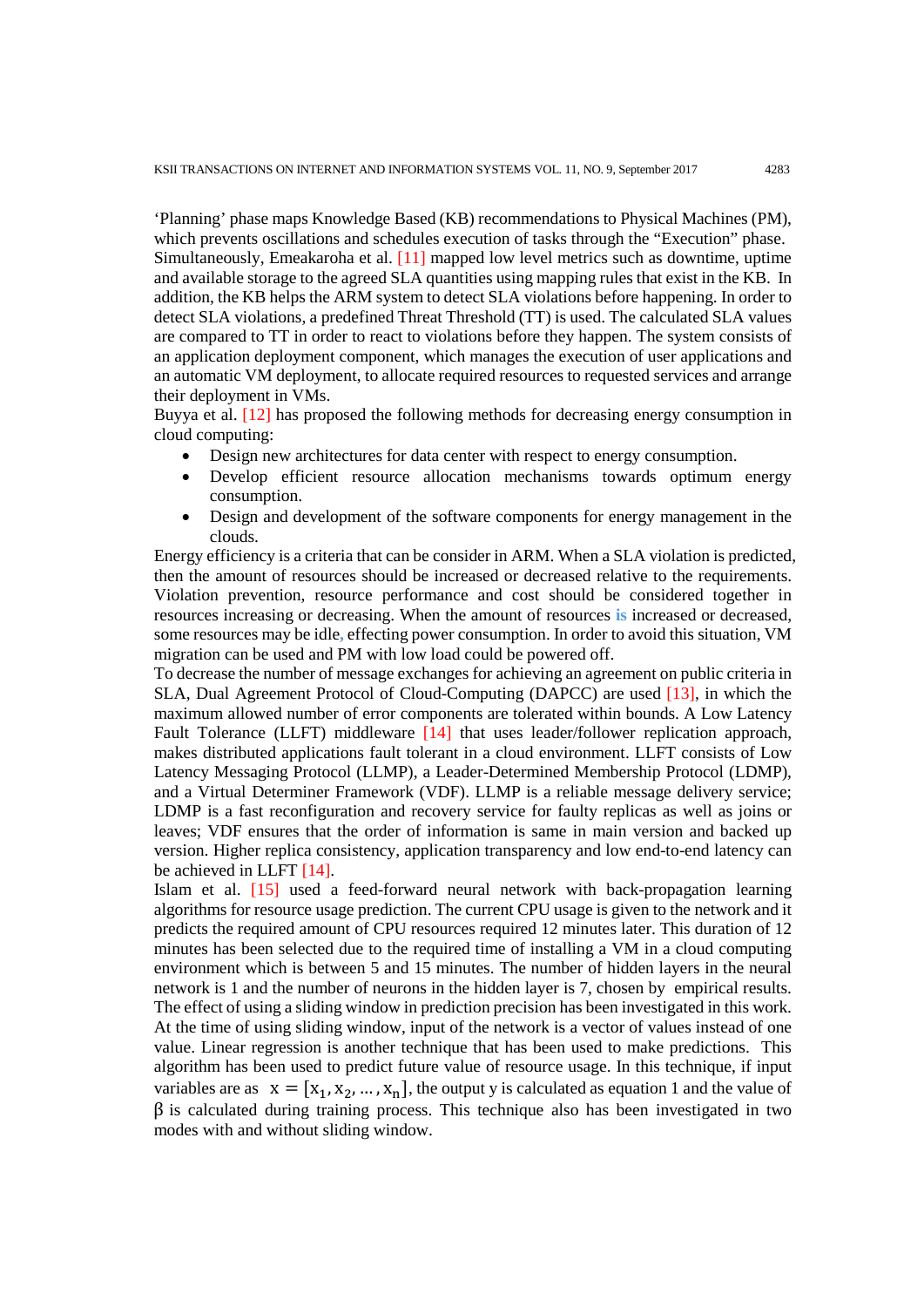4284 Amin et al.: Adaptive Resource Management and Provisioning in the Cloud Computing: A Survey of Definitions, Standards and Research Roadmaps

$$
y = \beta_0 + \sum_{i=1}^{n} \beta_i x_i
$$
 (1)

Another ARM method was proposed by Rolim et al. [16] using Multi Adaptive Neuro-Fuzzy Inference Systems (MANFIS) in order to predict and provision required resources. Additionally, the use of Multi-Layer Perceptron (MLP) was investigated and compared with MANFIS. In the MLP, determining characteristics such as the number of layers, the number of neurons in each layer, training algorithm, activation function of each layer, learning rate and a number of learning steps is a tedious task. Combining fuzzy system and neural network and constructing a hybrid network, is a solution for this problem. A few hybrid networks could be used, but given the required accuracy needed by ARM, the ANFIS model was selected. ANFIS is a network with one output, so the MANFIS network is an extension of this. The inputs to the two networks are as follow [16]:

- The amount of requests at the amount of simultaneous requests that the environment receives
- Number of seconds for each request to be completed
- The amount of RAM consumed by the requests in a certain snapshot of time the processor
- Number of Megabytes consumption from the requests

The number of cores necessary to allocate a new virtual instance or update one single running instance, amount of memory necessary to carry out the current workload from the environment, amount of storage needed for the environment to maintain the current workload are the predicted outputs. Also, a binary variable as an output predicts SLA violation [16].

In the MLP, using a 10-fold cross validation and constructing a confusion matrix, the best topology of a network included: 6 input nodes, 2 hidden layers with 7 and 12 nodes respectively, hyperbolic tangent activation function, and 4 output nodes. In the MANFIS network, configuration is done automatically by internal mathematic functions and based on input data, but the network designer selects the best manner of input data partitioning using subtractive clustering. This method does not produce many rules that improves its simplicity [16].

The EU funded research project, CELAR [17], focuses on autonomic and elastic resource allocation to cloud applications in order to increase performance and resource utilization and reduce administrative costs. In this project, resource allocation is done through intelligent decision making by performance metrics and cost evaluation through the scalable monitoring system and elastic modeling. An on-line gaming and scientific computing scenarios have been defined in the project to validate the usability and the significance of the project outcomes.

The Adaptable Management Architecture [18] project provides an adaptable service for changes in RM, in order to support elastic services, e.g. the services that run on cloud resources. The project aims to predict changes in deployed services due to the lead time needed for Virtual Machines (VM) addition/removal. The target platform of this project is an agent based architecture where agents receive an event and do further processing. The processing output can be a new event on the outgoing stream or modification of the state of the managed system. The system consists of the worker component that contains the service application and the delegator component that acts as a load balancer for receiving incoming requests and distributing across workers. This system follows the logic of Monitor, Analyze, Plan and Execute (MAPE) loop. The monitoring and analyzing are done by sensors and the planning phase by actors. The effecter agents execute actions. Agents are organized as a hierarchy and construct a management goal graph. At a higher level, a graph called elastic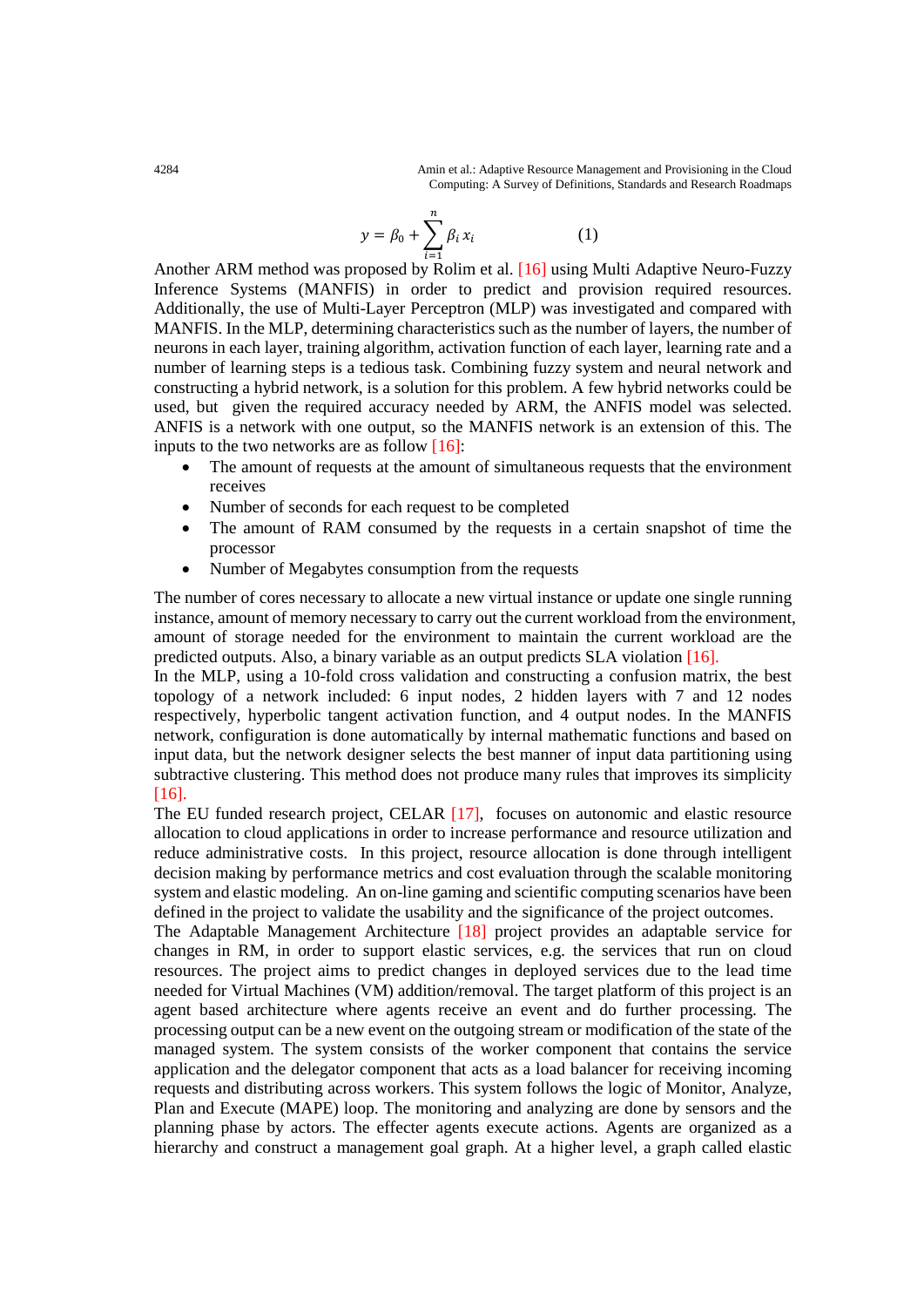management graph is constructed and used for rapid elasticity of cloud environment according user defined policy. For each manageability capability, an effective agent is created.

The Cloud and Autonomic Computing Center (CAC) at the University of Mississippi State started a project called "a model-based framework for autonomic performance management of cloud computing systems" [19]. The main goal of this project is to develop a model based self-management system that meets the overall performance of the system that is mentioned in SLA consisting of QoS, reliability and availability. The project consist of: (1) advanced SLA definition between cloud provider and application provider, (2) developing a monitoring tool that consumes minimum resource and has minimum latency while simultaneously monitoring different aspects such as application performance and system health, (3) developing reliability metrics and models, and (4) solving the dynamic management problem in cloud computing. According to the NIST's definition of cloud computing, the rapid elasticity is a cloud essential characteristic that means provisioning unlimited resources for users with limited resources on the provider's side. To establish full elasticity, complicated cloud infrastructure such as inter cloud is required. Resource management is one of the important requirement for complicated environments such as inter clouds [20]. Cloud broker is a solution to address this complexity. In [21], a control based autonomic approach uses an interaction balance based algorithm for performance management of a distributed cloud broker. In the proposed algorithm, computational resources are allocated to all service providers by interaction balance algorithm. Following this, the service level controller is responsible for utilizing allocated resources for each service and maintaining respective service SLAs. The global cost function is minimized by independently optimizing local cost function of each service in a cooperation manner. Carella et al. [22] developed the Elasticity Engine of a cloud broker, FOKUS, that deployed

and evaluated within BonFIRE, European large-scale, multi-site cloud experimental facility. BonFIRE supports three approaches for elasticity: manual, programmed and managed. In manual method, users can create or delete resources via a web based portal. Programmed elasticity is supported via RM monitoring and Open Cloud Computing Interface (OCCI) APIs. The last approach called Elasticity as a Service (EaaS), done by BonFIRE Elasticity Engine (EE). The main task of EE is automatically increasing or decreasing the computing resources in a running experiment. The dynamic allocation of resources is done automatically based on the rules expressed by the experimenter. Javadi et al. [23] proposed a failure aware provisioning algorithm for hybrid cloud platforms. Implementing the workload model and failure correlations, user's request are redirected to appropriate cloud provider. In Lucas-Simarro et. al [24], a broker architecture for deployment of services across multi-cloud providers based on different optimization criteria, different user constraints and different environmental conditions was developed.

In summary, ARM in the cloud computing is a multi-objective problem. Prediction and prevention of SLA violation, increasing energy efficiency, cost reduction, performance improvement, fault tolerance, and guaranteed security, especially in federated clouds, are major challenges in this area. Developing a fuzzy control system and formulating human knowledge can better the performance of the ARM system. Integration of rule base systems, mapping low level metrics to high level parameters in SLA, considering multiple resources concurrently, are further open issues in this regard.

# **3. Research Challenges and Road Maps in further Areas associated with Cloud Computing**

This section summarizes open research issues and challenges in areas connected to cloud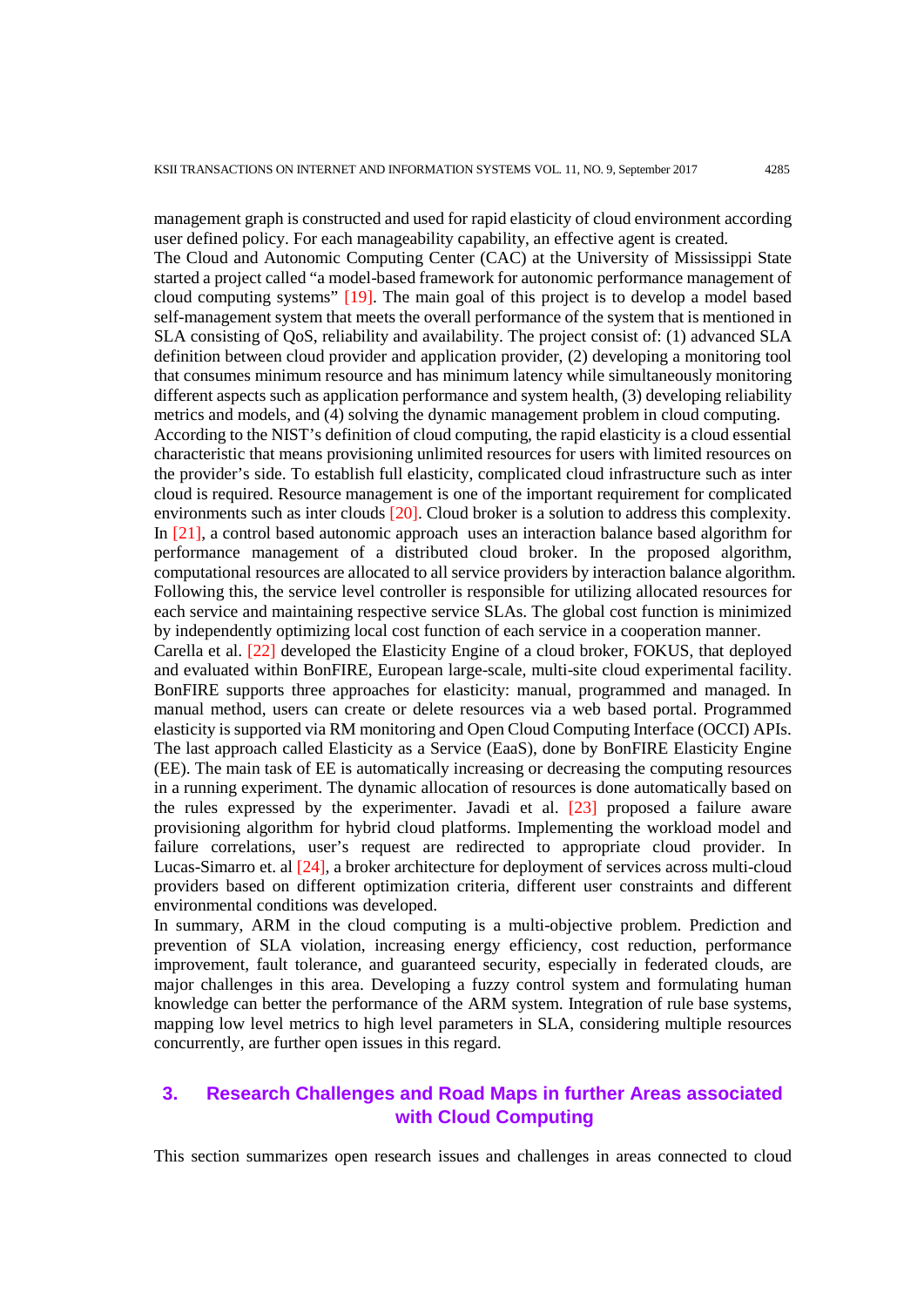computing, which are organized in the four different topics. Section 3.1 covers security and trustworthy in the cloud, Section 3.2 covers cloud-based development and benchmarking of the systems, Section 3.3 covers big data and cloud computing, and section 3.4 covers social and mobile-clouds.

## **3.1 Security and Trustworthy in the Cloud**

In cloud computing, users outsource their computation and data [25] , relinquishing control with no knowledge of where the services and data reside. As such, data security is paramount. There are some techniques in order to address security and privacy concerns, such as access control, cryptography, and integrity checking. However, these techniques have some difficulties in novel cloud infrastructures and should be adopted to be feasible for cloud environments.

Pearson et al. [26] defined privacy as "for organizations, privacy entails the application of laws, policies, standards and processes by which Personally Identifiable Information (PII) of individuals is managed". Privacy is a main challenge for cloud computing due to the shared environment, remote access and data processing, as well as combined service and information flow across provider boundaries [27]. Identity and access management is one of the mechanisms that is used to preserve privacy. In access management, access to various resources and services are controlled through mechanisms such as authentication and authorization. In authentication, identity of an applicant is verified and his/her access level is controlled in authorization step. It requires an access control framework that integrates access policies. Security Assertion Markup Language (SAML), Extensible Access Control Markup Language (XACML) and web service standards are various frameworks for cross-domain access specification and verification [28]. Identity federation is the way that organizations and public cloud providers trust each other and share digital identity and attributes and support single sign-on [29]. SAML and OpenID standards can be used to accomplish identity federation [28]. XACML uses an XML-base language to define policies and decision making tasks. Identity Management (idM) method has been used for access control to cloud services [30].

Traditional integrity checking techniques, such as hashing, cannot be applied to data and computational integrity in cloud computing, because hashing of such huge volumes of data through the internet is not feasible. Provable Data Possession (PDP) can support integrity checks in cloud computing. In order to preserve confidentiality, traditional techniques cannot be applied to cloud computing because of existing threats inside the systems. In the confidentiality method, privacy of users is protected from others and authorized users can only access to the environment. Virtualization helps to separate the shared environment of users, helping address confidentiality issues. Subashini and Kavith [30] used protocols such as Secure Sockets Layer (SSL) or Internet Protocol Security (IPSec) in encryption phase to prevent security threats in clouds. There are two main types of threats for cloud service availability [31]: (1) flooding attack via bandwidth starvation and (2) Fraudulent Resource Consumption (FRC) attack. Zissis and Lekkas [32] used Trusted Third Party (TTP) as an entity, which both parties trust on a third protocol, to provide a secure interaction. In this model, a set of TTP create a Public Key Infrastructure (PKI) and are responsible for ensuring the security of the cloud environment. PKI with a directory of certificates are used in order to provide an access control. PKI is also used with Single-Sign-On (SSO), which the user does not need to sign in repetitive actions.

MASSIF [33] is the European funded project in the field of SIEM (Security Information and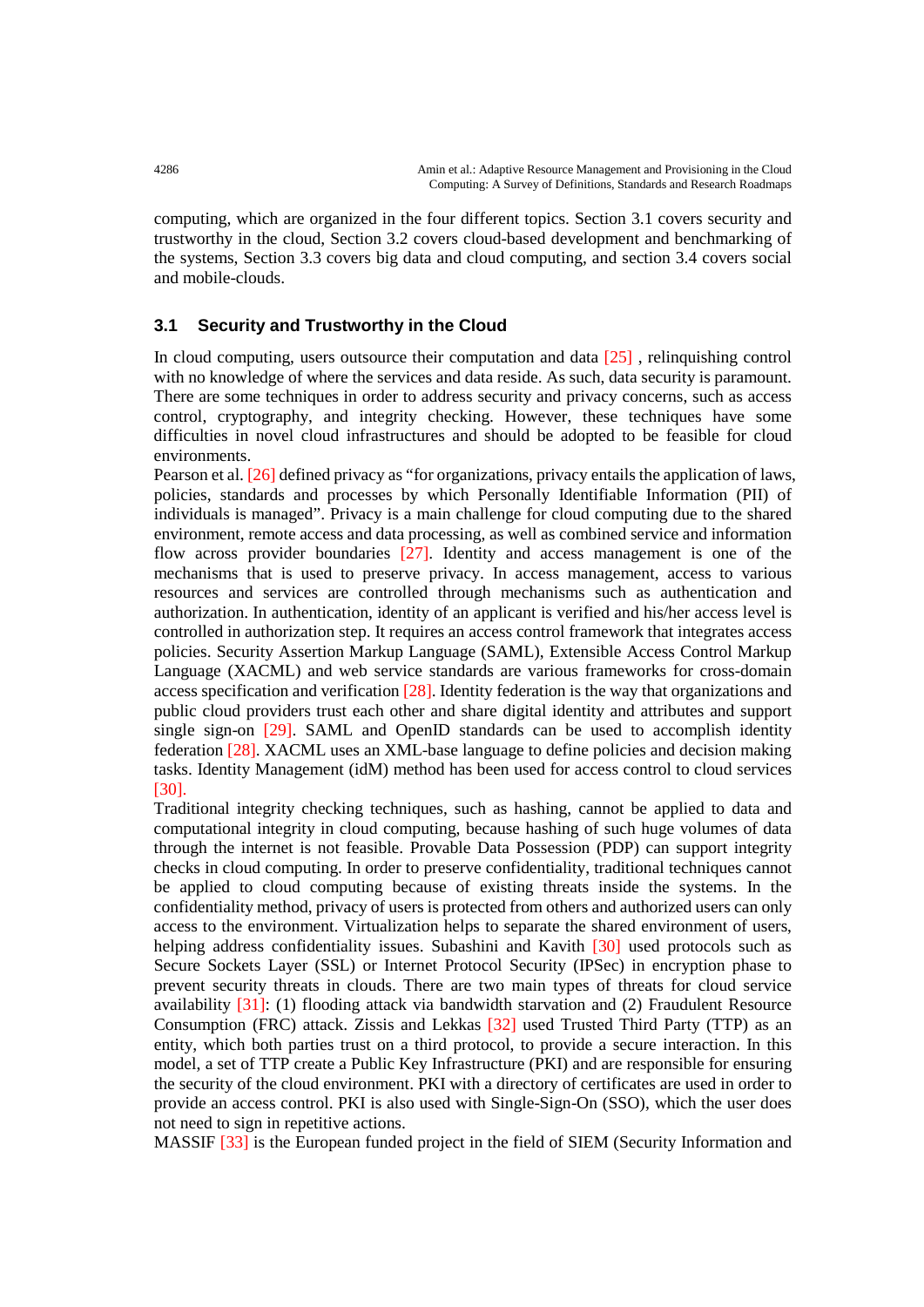Event Management), which researches management of security information and events in service infrastructure. SIEM consists of the log management with Security Information Management (SIM) and real-time event management with Security Event Management (SEM). In this project, a SIEM framework is developed that supports intelligent, scalable, resilient, and multi-level/multi domain security event processing and predictive security monitoring.

The Cryptographic Cloud Storage Service (C2S) [34] is a Microsoft research project for building a secure cloud based storage service on top of public clouds in order to eliminate cloud customers' concerns, whenever they do not trust on the provider. Confidentiality and integrity are two impediments to customers adopting cloud computing specialty when they outsource personally identifiable information. the Cryptographic Cloud Storage Service has two different applications for customer and enterprise sides. Consumer side client consists of 4 core components: Data Processor (DP), Data Verifier (DV), Token Generator (TG) and Credential Generator (CG). In first-time execution of the application, it generates a cryptographic key which is called master key and is stored locally in consumers' machine. The DP attaches some metadata to data and encrypts before uploading to the cloud. The DV checks the integrity of the data using a master key. Whenever a consumer wants to retrieve his/her data, the TG produces a token that is sent to cloud provider in order to retrieve encrypted files. Whenever a consumer wants to share the data with other users, his/her application generates a token and a credential to be sent to target users. The token should be sent to the provider in order to share the cloud hosted and encrypted data with third parties. Generally, the enterprise side application is similar to the consumer side. The main difference is that employees of an enterprise should receive a credential from CG and use it for their transactions. For security purpose these components can be implemented as open source.

In summary, users outsource data into cloud hosted resources, which can be manipulated by internal/external people, thus robust information integrity checking and confidentiality mechanisms is required in clouds [35]. In addition, rapid elasticity of the clouds needs to distinguish denial of service attacks from the further resource demands [36]. Strategy makers and scientists should also focus on the definition of proper security standards in order to support interoperability and construct between multiple public, private, community as well as federated clouds.

### **3.2 Cloud Development and Benchmarking of the Systems**

With increased use of cloud computing, the need of cloud benchmarks is also increased. Cloud benchmarks help in assessing cloud performance and comparing different cloud services and providers. In addition to the cloud adoption concerns, variations in definitions of cloud standards and tools is inevitable.

Yahoo! Cloud Serving Benchmark (YCSB) [37] is the evaluation and comparing PNUTS system, a parallel and distributed database system for Yahoo!'s web applications, with other cloud based Database (DB) systems. This tool is used in order to compare performance of Cassandra, HBase, Yahoo!'s PNUTS, and shared MySQL. This tool helps to understand which workload is suited for which system. Performance, elasticity, availability and replication are some of the indicators used in this tool.

The tool is limited to the Cloud DB systems. Schad et al. [38] used CPU, I/O and network variants as indicators to evaluate the efficiency of Amazon EC2 and compare it with local cluster systems. They used micro-benchmarks to measure performance variance in CPU, I/O, network resources, and used a multi-node MapReduce application to quantify the impact on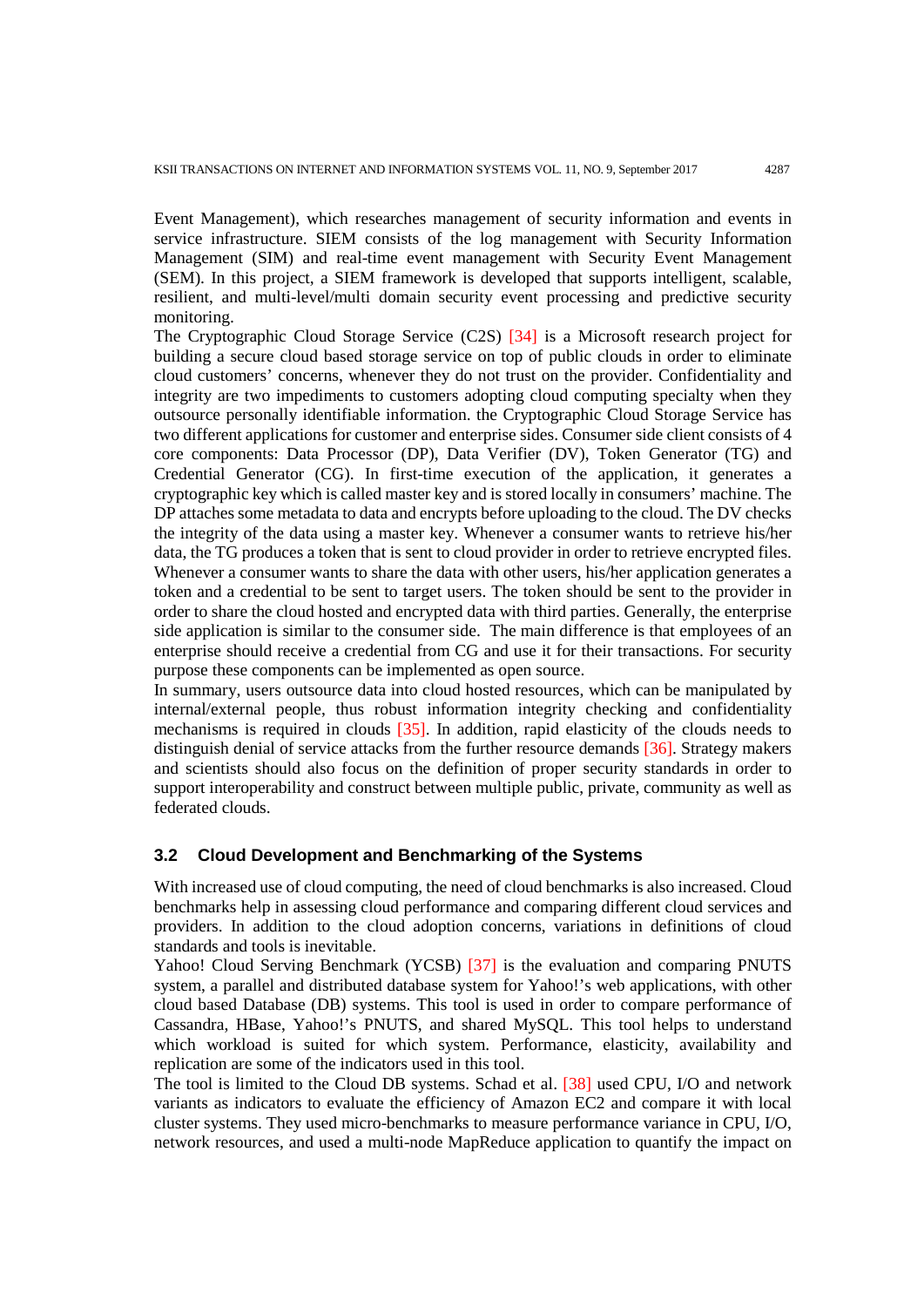real data intensive applications. They show that variance of EC2 is high.

Kossmann et al. [39] investigate how cloud computing platform meet cloud promises. The focus was online transaction processing workloads (OLTP) in public clouds. They compared performance of different PaaS provider in 2010. Cost and elasticity are two measurements in this comparison. Cost can be several orders between different providers and also in one provider depending on number of concurrent users. Also a fully elastic service should never hit its limits. All experiments in this study were done with the TPC-W benchmark [38].

Another benchmarking suite is CloudGauge, a dynamic and experimental cloud benchmarking suite developed by El-Refaey et al. [40]. Using specified metrics and workload the main focus of the tool is on performance evaluation of virtual systems that can be used for performance models of virtual systems and clouds. Due to a wide variety of cloud services and providers, an integration suite for cloud hosted tools and package is fundamental basic in cloud development models. Some of the key capabilities of this framework include dynamically injecting workload, configuring and customizing virtualization layer, measuring the performance and communicating measurements, statistic's report and intelligent load balancing [39].

Cloud service brokerage is an intermediate between providers and consumers [41] which helps users in the allocation and management of service consumptions. Grozev and Buyya [7] defined inter cloud requirements as: data location awareness, geo-location awareness, pricing awareness, legislation/policy and local resources. Data location awareness is important for job**-**based and data**-**centric application**s**, geo**-**location for compute**-**intensive and data**-**centric application**s**, pricing for job based, compute intensive and data centric, legislation/policy for job based and data centric and local resources for job based, compute intensive and data centric [7].

Nair et al. [42] proposed a secure cloud broker architecture that can be used to implement brokering of multiple providers and provide an SLA-based pricing model to users. This broker consists of components such as data confidentiality, scaling resources, identity and access management, risk analysis, cloud bursting, secure consumers' data transferring, SLA management.

A cloud marketplace is market oriented cloud computing that consists of a wide variety of cloud resources and services from multiple vendors and platforms. The Market Maker as an interactive front-end is responsible for providing the best services according to the users' budget, constraints and desired QoS. The Cloudbus Toolkit [43] is an option that consists of a collection of components and can be used as a comprehensive simulation environment for cloud Marketplace.

The Cloudbus provides a service brokering infrastructure that users can deploy their applications in the cloud. The Cloudbus middleware consists of components such as Aneka, Workflow Engine, Broker, Market Maker/Meta-broker, InterGrid, MetaCDN, Energy Efficient Computing, and ClouSim [44]. The Aneka is a Platform as a Service for developing and deploying applications in the cloud. The Broker component is used to access physical and virtual resources. The workflow engine supports cloud users in representing their applications in the form of workflows. The Market Maker is an interface between consumers and providers. The responsibility of InterCloud is providing an interconnection between the islands of clouds. The MetaCDN exploits different storage resources from different IaaS providers and creates an overlay network that provides a Content Delivery Network (CDN). In Energy efficient Computing component various algorithms and techniques are deployed in order to decrease energy consumption.

The Contrail project [45] aims at the integration of heterogeneous cloud resources with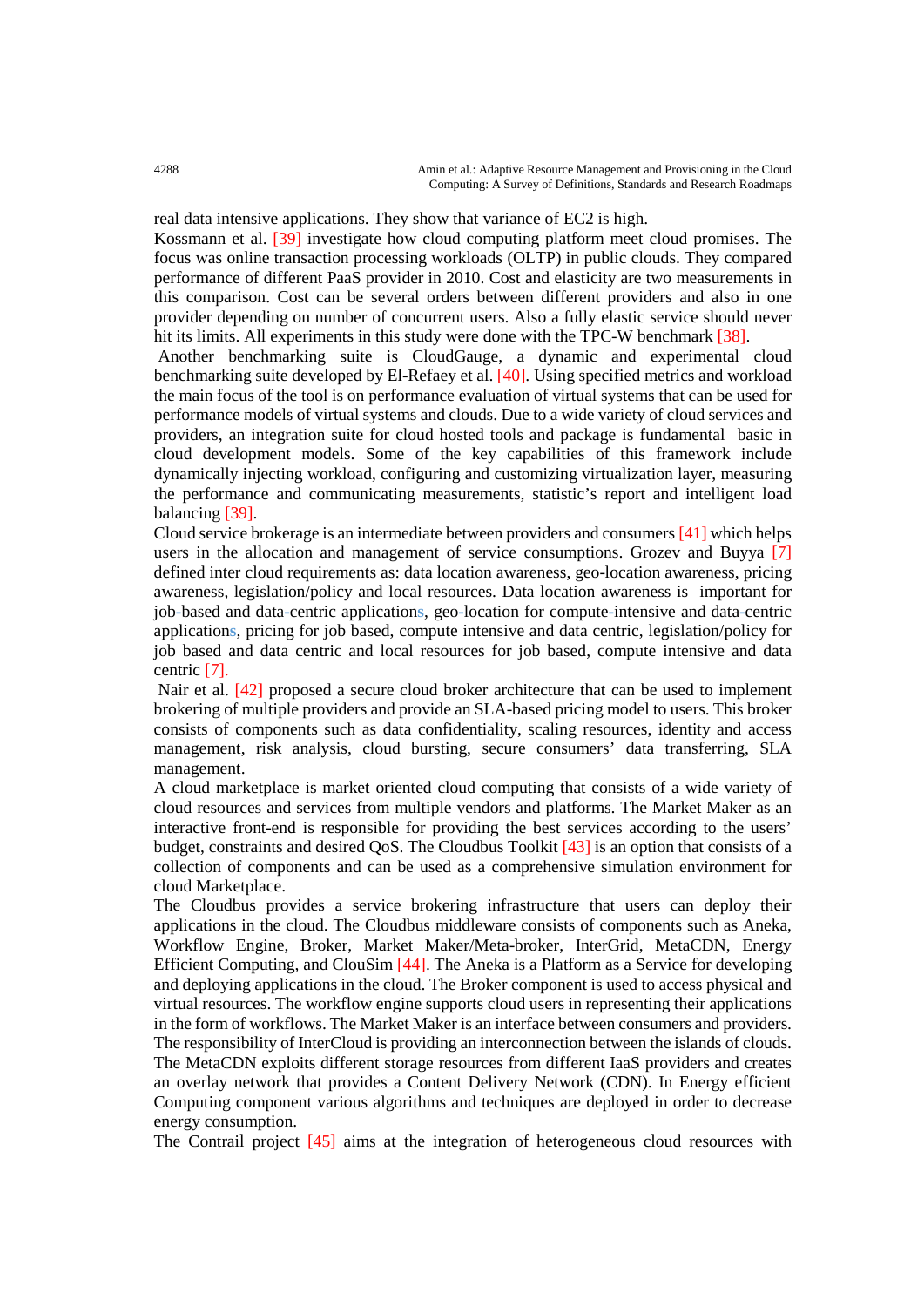vertical and horizontal platforms. The vertical integration provides a unified platform for different kinds of resources and horizontal integration covers different cloud providers. The interface layer provides mechanisms for users and other Contrail components to interact with federation. It contains both HTTP and CLI interfaces. The core layer is responsible for functional requirements such as application life cycle management and non-functional requirements such as security. The adapter layer is to operate information retrieval and operate on different cloud providers, which also copes with heterogeneity of providers. In addition, the user identity module is responsible for binding identities between providers and users. The local identities are stored in state module. Authentication and authorizing mechanisms are used for isolation and data integrity guarantees. The Federate Runtime manager (FRM) maps submitted applications with federation resources by using a set of heuristics that consider different economical and performance aspects. The FRM collects information from the status module and manages application life cycle. The Image Manager (IM) module decides when image to be packed into Open Virtual Format (OVF) archive and when referenced within the OVF files by means of the URI. The Adapter layer sends monitored information to the Provider Watcher component.

The SLA organizer component works at the federation level and composed of SLA coordination, SLA negotiation, and SLA template repository. The SLA coordination checks user defined SLA and the status of currently running applications. Upon the SLA violation detection, it logs the event and investigates the status of all applications and resources for providing consistent action, in order to prevent SLA violation. The SLA negotiation module compares protocols to match user needs with providers. The last component of SLA organizer is an SLA template repository. It contains SLA templates of various providers. All information that is needed during Contrail work are aggregated and stored in the State module. Another benchmarking project titled RESERVOIR [46] (Resources and Services Virtualization without Barriers) aims to introduce a next generation federated infrastructure of various infrastructure providers across different geographies. It reduces investment and operational costs and increases energy efficiency, elasticity, ensures QoS, and guarantees security. In RESERVOIR, two different virtualization technologies of virtual machines (VMs) and Virtual Java Service Containers (VJSCs) are used in order to develop an abstract layer that is not tied to any environments and help to establish federated cloud [47]. The RESERVOIR project has a layered architecture, where for each layer, software and specifications are available.

The highest abstract layer is service manager (SM). The next layer is the Virtual Execution Environment Manager (VEEM) that is responsible for optimal placement of VEEs into VEE hosts regarding to constraints determined by SM. The last abstract layer in RESIVOIR is Virtual Execution Environment Host (VEEH). The responsibility of VEEH is basic control and monitoring of VEEs and their resources such as creating a VEE, monitoring VEE, migrating a VEE, and allocating additional resource [46].

Cloud interoperability and data and VM exchange between different cloud vendors' scientific efforts in order to improve the proficiency and develop the cost algorithms and measurements. In this regard, scientific and technical people should define new standards and tools. Cloud bursting as well as cloud broker strategies need further efforts and improvements by scientists.

## **3.3 Big Data and the Cloud**

The world of information is doubling every two years [48]. International Data Corporation (IDC) says that digital universe will be 40,000 Exabyte in 2020 [49]. There are three different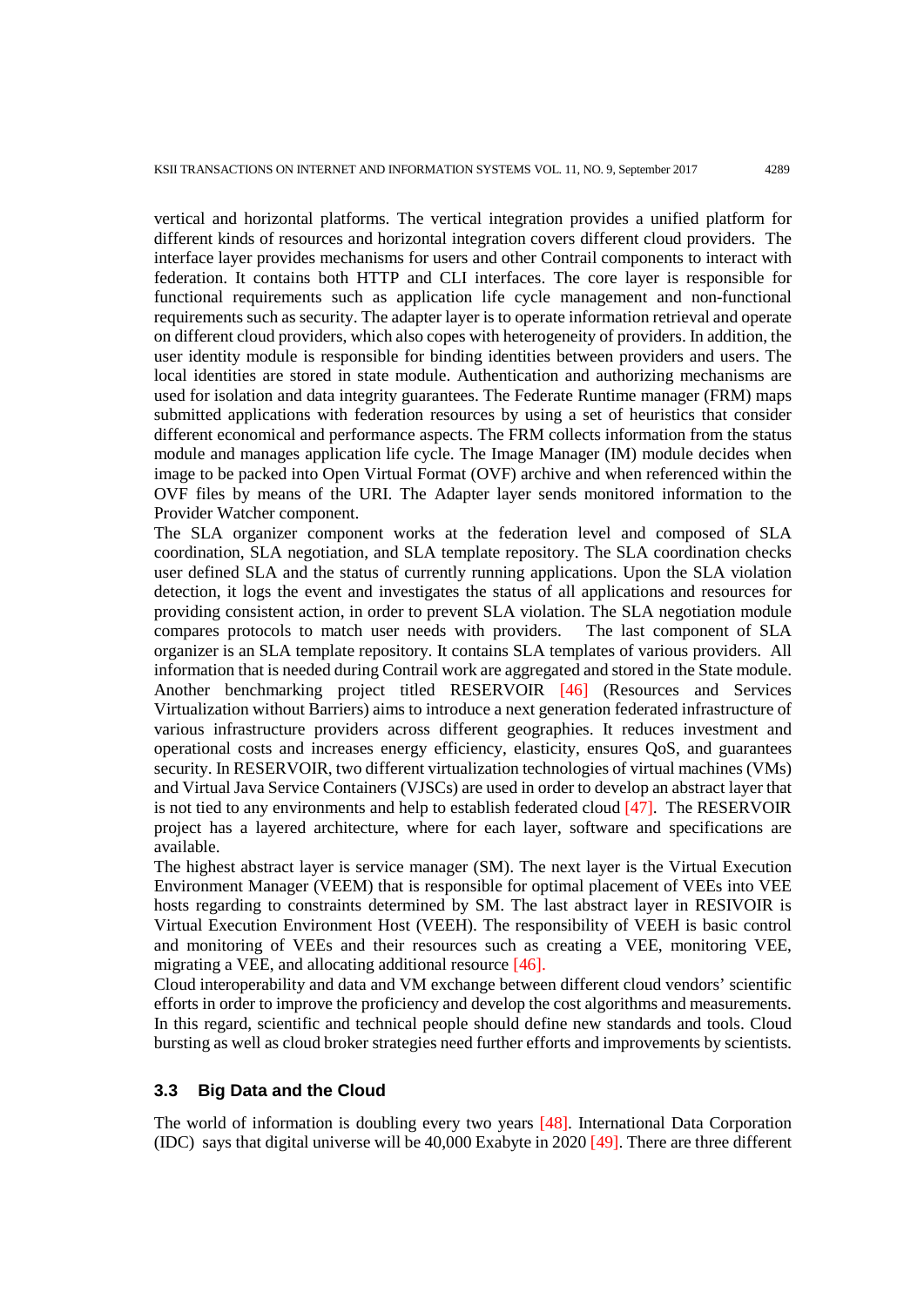dimensions for big data, namely "Volume", "Velocity" and "Variety" [50].

Chaudhuri et al. [51] defined six challenges for big data in the cloud: data privacy; data accuracy; data exploration to enable deep analytics; enterprise data enrichment with web; social media; query optimization. Developing a novel cloud based platform for big data management systems is at the forefront of topics being researched. Having a decision support system (DSS) [52] and applying machine learning for large scale, disparate data sources, that can be delivered as a service to consumers is another main research challenges in this area. For this purpose, DSS should be developed in a component based approach that can be characterized by reusability, substitutability, extensibility, scalability, customizability, reliability, low cost of ownership, and economy of scale [53].

Web applications have different storage requirements that traditional Relational Database Management Systems (RDBMS) do not fulfill. Strong consistency and integrity are not vital for web applications instead low latency, distribution and scalability are important. According to CAP theorem [54], a distributed system can satisfy only two of the following three requirements: Consistency, Availability and Partition tolerance. The NoSQL (Not Only SQL or Not relational) data stores have any characteristics such as schema free, easy replication support, simple API, eventually consistent/BASE (not ACID), a huge amount of data. BASE means (basically available, soft state, eventually consistent) and ACID means (Atomicity, Consistency, Isolation, Durability). Cattell et al. [55] compared some NoSQL data stores. His focus is on scalability of NoSQL data store versus traditional database systems. He compare**s** new database systems on their data model, consistency mechanisms, storage mechanisms, durability guarantees, availability, query support, and other dimensions.

Cloud storage for Big data has some challenges such as security, control, performance, support, configurability and vendor lock-in.

A framework has been offered to enable the execution of large scale data mining applications on top of cloud computing services [56]. This framework has been developed using Windows Azure and consists of 5 components: a set of binary and text data containers, a task queue, a task status table, a pool of workers, and a website. The data containers are used to store data to be mined and the results of data mining tasks. The task queue contains the data mining tasks to be executed, while the next component keeps information about the status of all tasks. Workers are responsible of executing the data mining tasks submitted by the users and web site is a dashboard for managing and monitoring tasks.

Demirkan et al. [53] proposed a conceptual model for evaluation of Service-Oriented Decision Support Systems (SODSS). The SODSS consists of 4 major components: information technology as enabler, process as beneficiary, people as user and organization as facilitator. Also, operational systems, data warehouses, online analytic processing and end-user's components can be delivered as a service to users. In Data as a Service (DaaS) [57], data can reside anywhere and business processes have 24 hour access. Information as a service (IaaS) provides a fast access to information across a business for users and processes. IaaS offers an integrated platform of information that provides a set of interfaces and standards to access data easily. In Analytics as a Service (AaaS), cloud computing is used for analytic work which is also called Agile Analytics, delivering scalability and cost reduction benefits. Encrypted data, analyzing and using data mining algorithms for big data are challenges of Cloud Analytics [50].

Map-Reduce [58] is a parallel programming model that can process large scale data volumes. In this model users define map and reduce functions and then the underlying runtime system dose computation automatically and in parallel across large scale clusters of machines [59]. Specifically, the model has two functions: map and reduce. The map function is responsible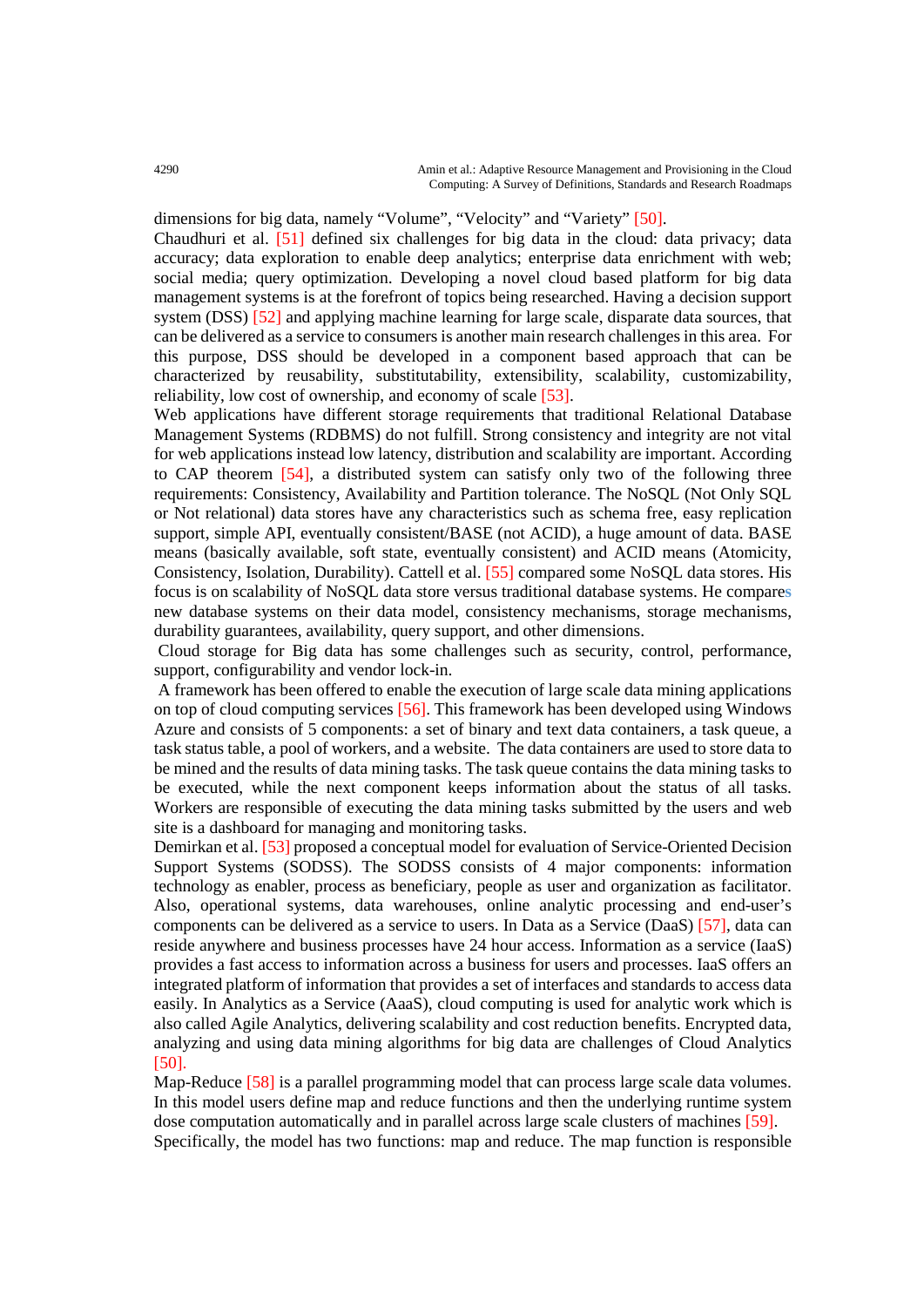for processing a key/value pair and produces a set of intermediate key/vale pairs. The reduce function is used for merging all intermediate values with the same key. This model also facilitates programming on multicore chips [57]. Hadoop [60] is a framework for distributed large data set computation across a cluster of machines by using map-reduce programming model. This project includes four modules. The first module is the Hadoop common, which supports other Hadoop modules. The second module is the Hadoop Distributed File System (HDFS) that is a distributed file system for data accessing. The Hadoop YARN is the third module that is responsible for resource management. The last module is Hadoop MapReduce that is used for parallel large data set processing.

Apache Mahout  $[61]$  is also an open source tool designed to build scalable machine learning algorithms. The initial version of the Mahout was supporting only few machine learning algorithms such as clustering, categorization, collaborative filtering (CF), and evolutionary programming. It has been extended with supporting new algorithms. **Table 1** provides a list of current supported algorithms in the Apache Mahout.

| <b>Algorithm</b>           | <b>Brief description</b>                       | Use case                              |  |  |  |  |  |  |  |  |
|----------------------------|------------------------------------------------|---------------------------------------|--|--|--|--|--|--|--|--|
| Logistic<br>Regression,    | Blazing fast, simple, sequential classifier    | Recommend ads to users, classify      |  |  |  |  |  |  |  |  |
| by<br>Stochastic<br>solved | capable of online learning in demanding        | text into categories                  |  |  |  |  |  |  |  |  |
| Gradient Descent (SGD)     | environments                                   |                                       |  |  |  |  |  |  |  |  |
| Hidden Markov Models       | Sequential and parallel implementations of     | Part-of-speech tagging<br>of<br>text: |  |  |  |  |  |  |  |  |
| (HMM)                      | the classic classification algorithm designed  | speech recognition                    |  |  |  |  |  |  |  |  |
|                            | to model real-world processes when the         |                                       |  |  |  |  |  |  |  |  |
|                            | underlying generation process is unknown       |                                       |  |  |  |  |  |  |  |  |
| Value<br>Singular          | Designed to reduce noise in large matrices,    | As a<br>precursor to clustering,      |  |  |  |  |  |  |  |  |
| Decomposition (SVD)        | thereby making them smaller and easier to      | recommenders, and classification to   |  |  |  |  |  |  |  |  |
|                            | work on                                        | do feature selection automatically    |  |  |  |  |  |  |  |  |
| Dirichlet Clustering       | Model-based approach to clustering that        | Useful when the data has overlap or   |  |  |  |  |  |  |  |  |
|                            | determines membership based on whether the     | hierarchy                             |  |  |  |  |  |  |  |  |
|                            | data fits into the underlying model            |                                       |  |  |  |  |  |  |  |  |
| <b>Spectral Clustering</b> | Family of similar approaches that use a        | Like all clustering lgorithms, useful |  |  |  |  |  |  |  |  |
|                            | graph-based approach to determine cluster      | for exploring large, unseen data sets |  |  |  |  |  |  |  |  |
|                            | membership                                     |                                       |  |  |  |  |  |  |  |  |
| Minhash Clustering         | Uses a hashing strategy to group similar items | Same as other clustering approaches   |  |  |  |  |  |  |  |  |
|                            | together, thereby producing clusters           |                                       |  |  |  |  |  |  |  |  |
| Numerous recommender       | Distributed co-occurrence, SVD, Alternating    | Dating sites, e-commerce, movie or    |  |  |  |  |  |  |  |  |
| improvements               | Least-Squares                                  | book recommendations                  |  |  |  |  |  |  |  |  |
| Collocations               | collocation<br>Map-Reduce<br>enabled           | Finding statistically<br>interesting  |  |  |  |  |  |  |  |  |
|                            | implementation                                 | phrases in text                       |  |  |  |  |  |  |  |  |

Table 1. Selected supported algorithms in the Apache Mahout<sup>[4](#page-11-0)</sup>

In summary, new mechanisms and algorithms are required in this area in order to fully support cloud and big data integration. These include, but not limited to:

- Scalable decision making algorithms for big data analytics in through the cloud.
- Scalable data management and machine learning techniques in the clouds.
- Adapt traditional machine learning, data mining, decision making and artificial intelligence methods and algorithms with cloud hosted scalable algorithms and methodologies.

-

<span id="page-11-0"></span><sup>4</sup> Apache Mahout: Scalable machine learning and data mining.

https://mahout.apache.org/users/basics/algorithms.html. Accessed 14 Oct 2016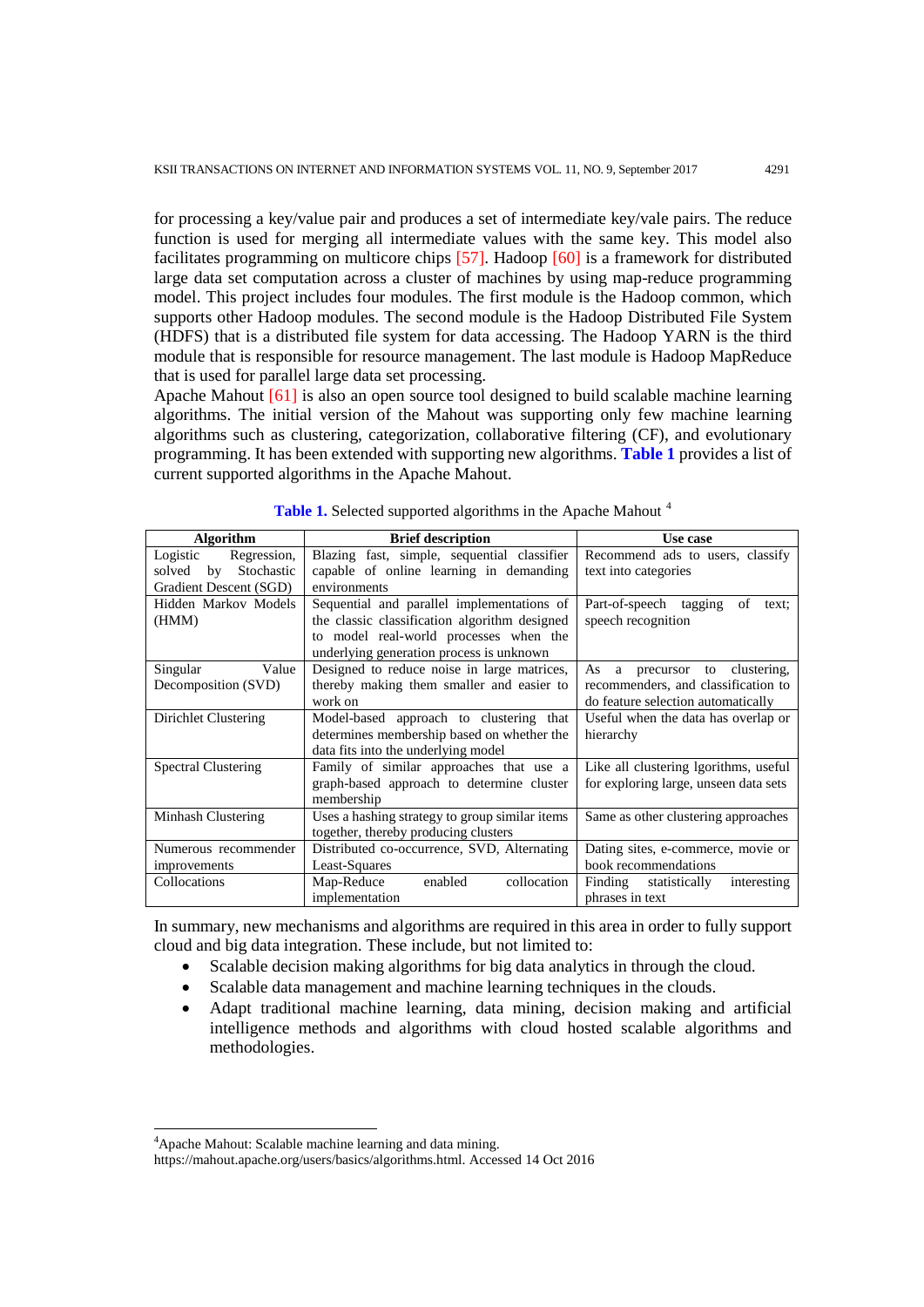#### **3.4 Social and Mobile Clouds**

Mobile Cloud Computing (MCC) [62] [63] integrates cloud and mobile computing in order to use cloud properties, to overcome mobile computing performance, environment and security obstacles [64]. Integrating social networks with cloud computing raises two issues. The first is to overcome privacy concerns of cloud computing, and the second is scalability concerns and requirements of social networks. Li et al. [65] have demonstrated a social service computing ecosystem. The ecosystem has five basic elements including: service providers and consumers, services, local services, physical things, and cloud computing platforms. In this ecosystem, there are four types of networks , social networks between service providers and service consumers, service networks, cloud computing networks and physical thing networks. In this ecosystem, computer systems and social individuals are connected together through social networks. The main task of social service computing is service classification, clustering, migration, recommendation, composition, as well as services discovery and publishing in social context [65].

Chard et al. [66] proposed a social cloud system that users can limit the resources shared with different groups of friends based on type according to social network friend category. In a social cloud, resource sharing is done based on users' online relationships in social networks. In a social network each group can establish a social cloud with specific policies and market metaphors.

Mobile devices such as smart phones, PDAs and tablets are good candidates for thin clients. Dinh et al. [64] investigated mobile cloud computing architecture, applications and approaches. Due to the limitations of mobile devices, migration of the processing and storage of mobile devices in the cloud can be beneficial for end users and providers. In this architecture, mobile devices connect to the network operator and use services as AAA methodology (Authentication, Authorization and Accounting) based on subscribers' data stored in DBs. Satria et. al. [67] proposed two different recovery schemes for overloaded Mobile Edge Computing (MEC). One scheme is where an overloaded MEC offloads its work to available neighboring MECs and another is for situations when there is no available neighboring MEC within transfer range.

Mobile Cloud Networking  $(MCN)^5$  $(MCN)^5$  is a project that is supported by EU FP7 framework. This project as aims to deliver an atomic service that is a combination of storage, computing and mobile network. Extended cloud services to mobile end users, offering a mobile architecture that support**s** cloud computing, define a new business actor that is called mobile cloud provider, use the concept of an end to end mobile cloud for novel applications are other characteristics of this service.

In order to establish mobile cloud network two scenarios have been regarded. The first one uses cloud computing as an infrastructure for future mobile network and decreases capital expenditure or operating expenditures. The second is more visionary; that the cloud provider offers commercial services to the users. In this framework two types of data centers have been regarded: macro and micro data center. Macro datacenters are large scale computing farms in selected locations. The micro data centers are medium to small scale server clusters that place in a certain geographical area. By the invention of MCN providers, organization can sign a contract with a MCN provider instead of one or more mobile operator, and use its services such as mobile communication, computation and storage. The MCN provider itself sign contracts with micro and macro datacenters and cloud ready mobile networks in order to provide services by using Radio Access Networks (RAN) virtualization, mobile Evolved

j

<span id="page-12-0"></span><sup>&</sup>lt;sup>5</sup> MCN. http://www.mobile-cloud-networking.eu/site/. Accessed 14 Oct 2016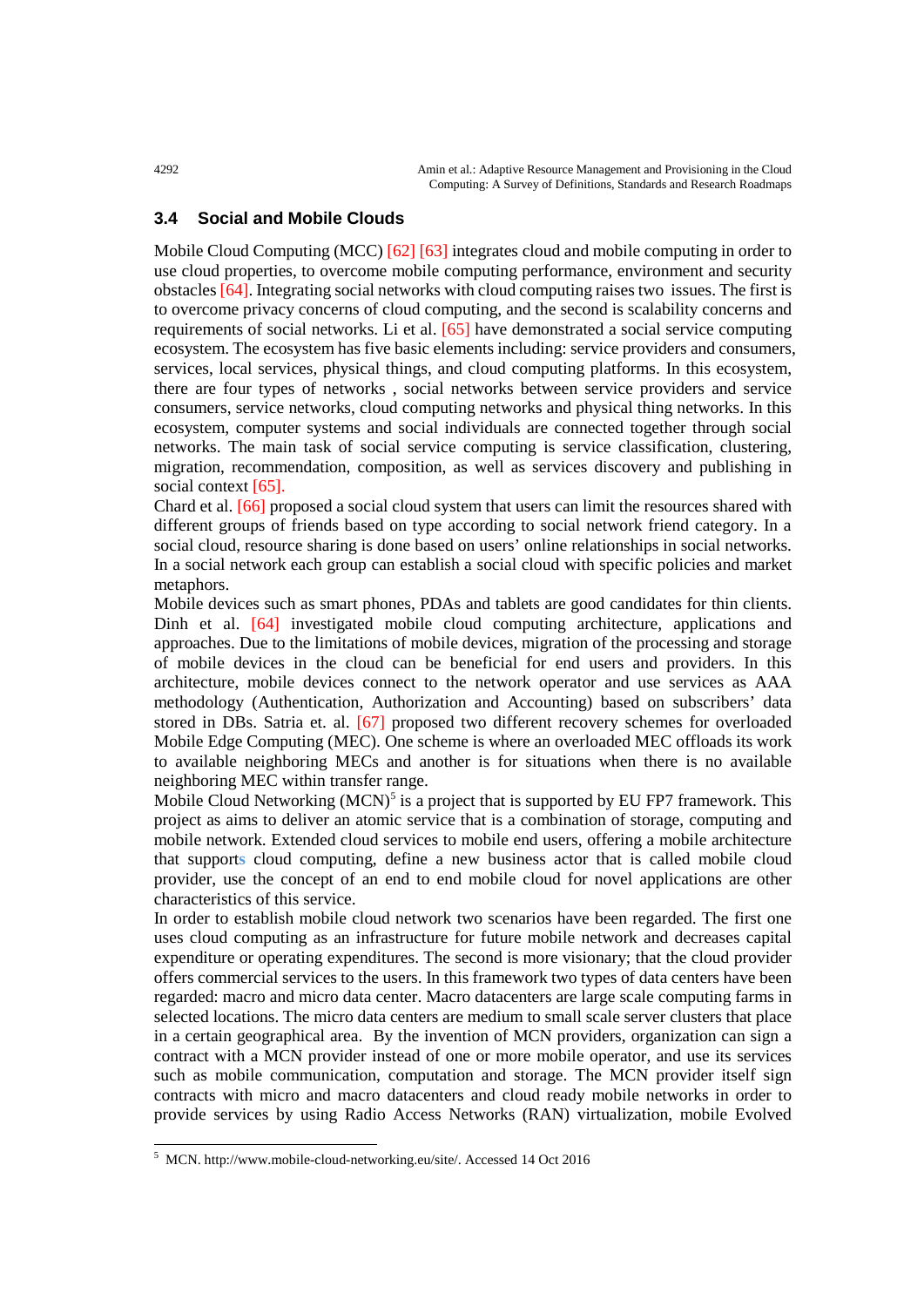Packet Core as a Service (EPCaaS) that is on demand development of mobile Evolved Packet Core (EPC) instances on top of IaaS on micro and macro datacenters, IP Multimedia Subsystem as a service (IMSaaS) that is on demand development of IP Multimedia Subsystem (IMS) instances on top of IaaS on micro and macro datacenters that is used for voice/video services, on demand development of content / storage / application distribution services, End-to-End MCN Service Orchestration and XaaS in MCN.

The social cloud project [68] is a project at Karlsruhe Service Research Institute which aims to share underutilized resources and services in a social network between a social network members.

As a summary, we argue following points as open research issues in this area:

- A need of proper market protocols for social clouds.
- Algorithms for mobile device resource sharing based on trust between connections in the social networks
- Optimization of unreliable mobile networks in mobile clouds

## **4. A Suggested Solution Approach to ARM in Federated Clouds**

An IaaS required resource for running a workload should be provisioned autonomously. In this direction two goals should be regarded: (1) resources should be provided in **a way,** such that SLA is not being violated and provider shouldn't pay penalties, and (2) resource provisioning algorithms shouldn't result in wasting resources. An adaptive resource management (ARM) in the cloud aims at promoting cost reduction and energy efficiency. The ARM systems are free from administration and maintenance. In ARM, customers get resources when needed and release them when resources are not required anymore without human intervention. In this way, cost decreases for both customers and cloud providers, since customers pay costs based on usage. Self-management is vital for autonomic system. Self-configuration, self-optimization, self-healing and self-protection are four aspects of self-management [69] that need to be taken into account. An autonomic system should change its operation with temporal and spatial changes in context environment. According to NIST, rapid elasticity is an essential characteristic of cloud computing which should be supported through ARM. With respect to rapid elasticity. In an autonomic system, both reactive and proactive methods can be used. Using the reactive method, SLA violation happens and then system reacts based on the violation and provider should pay penalties. In the proactive method, a system predicts resource usage before any violation happens and prevents SLA violation. However, the prediction process is not easy and straightforward due to sudden changes in cloud workloads [11]. In addition, it deals with the quality issue and performance concerns.

The goal of this research was to focus on proactive methods. We have utilized Neural Networks to predict SLA violation. The neural network is a powerful method in order to deal with SLA violation prediction in autonomic systems [16]. The major part of neural network utilization is to provide learning to algorithms from our training data. The structure of network and quality of training data plays a key role in the performance of predictions [70].

In the proposed framework of this research, we use I-MAPE (Initial-MAPE provider), which is an extension of MAPE. As stated earlier, MAPE is Monitor, Analyze, Plan and Execute. In the MAPE cycle, the behavior of autonomic system is first monitored and parameters values are collected from the operating environment. These values are analyzed for prediction of the future state of system. In the plan phase, and an associated policy rules are designed for system based on earlier predictions. Finally, the devised plan is executed in an execution phase. Pre-processing in the initialization phase prepares historical data that exists in the KB. This is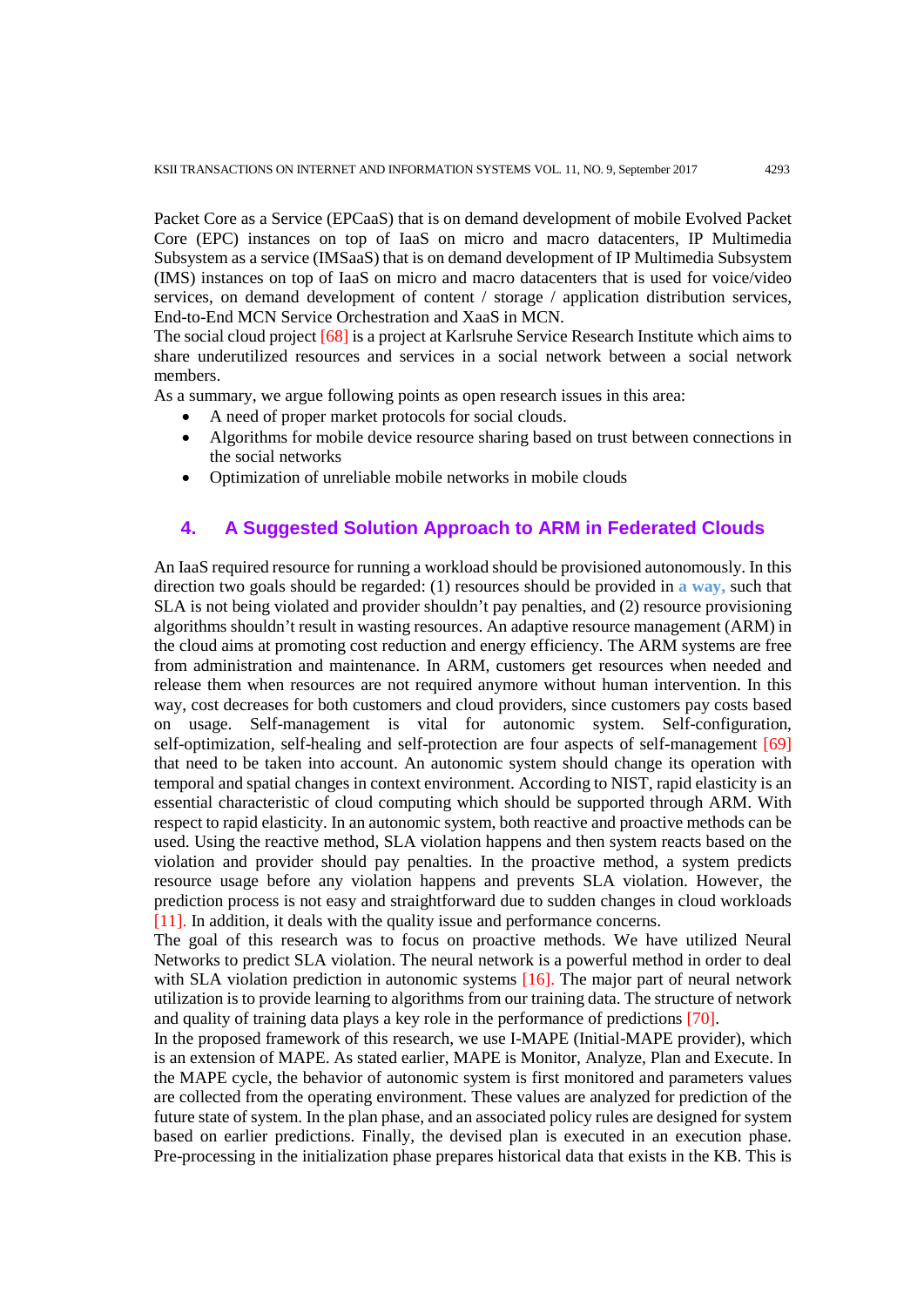used for training and solving the neural network problems such as assessing the quality of training data. A few preprocessing techniques such as outlier detection, data association detection and sampling, have been investigated in this work to evaluate the impact of them in neural network performance. In order to use neural networks, it is important to define: input nodes, number of hidden layers, number of nodes in each hidden layer, output nodes, type of the network, training algorithm, number of epochs (i.e. each time the network is presented with a new input pattern), activation function of each layer, training data, test data and validation data.

Multi-layer feed-forward model and recurrent model are two neural network models that frequently have been used in prediction problems [70]. The architecture of neural network is simple recurrent neural network or Elman [71]. The recurrent neural networks have the ability to process temporal data and are being used in time series modeling. The Elman network is one of the simplest versions of recurrent neural network. The neural network considered in this work has one input layer, one hidden layer and one output layer. In all neural networks, one input layer and one output layer is used. Although, the number of hidden layers and the number of nodes in each hidden layer is an empirical task, but in most prediction problems only one hidden layer is used [70].

The number of neuron in hidden layer is specified using trial and error. The input is selected from the data set and output is predicted values. The inputs of network are response time values from WS-Dream data set. The last k values of response time series is input and the  $k+1$ value is output. In order to eliminate the effect of oscillation in our prediction we use multi-step-ahead prediction. In multi-step-ahead prediction a network with a few output nodes is used. The number of output nodes is n and is determined experimentally. The back propagation algorithm is frequently used as a training algorithm in prediction problems [70]. Back propagation through time [72] is our selected training algorithm. This algorithm is fast, but the local optima problem is more significant than backpropagation algorithm [73].

The sigmoid activation function is used in both the hidden and output layer. This function is differentiable and is suitable to be used in BackPropagation Through Time (BPTT) training algorithm. The sigmoid activation function relation has been described in the Equation 2. The output of this function is between 0 and 1.

$$
f(x) = \frac{1}{1 + e^{-x}}
$$
 (2)

 $f(x) = \frac{1}{1 + e^{-x}}$  (2)<br>We use WS-DREAM [74] dataset in our approach . This dataset contains response times (s) and throughputs (kbps) of 142 users for 4532 web services on 64 different time slots. Because the activation function is sigmoid, the data set values first should be normalized. Equation (3) indicates the processing phase in this approach. The goal is to predict QoS values. Thus, denormalization is necessary in the end.

$$
z_i = \frac{x_i - \min(x)}{\max(x) - \min(x)}\tag{3}
$$

 $x_i$  is current value of x, min(x) is minimum value of x, max(x) is maximum value of x and  $z_i$  is normalized value. We calculate mean absolute error (MAE) and root mean squared error (RMSE) to evaluate the prediction quality of the proposed approach. These metrics are defined as follows:

$$
MAE = \frac{\sum_{i} |\widehat{y_n} - y_n|}{N}
$$
\n(4)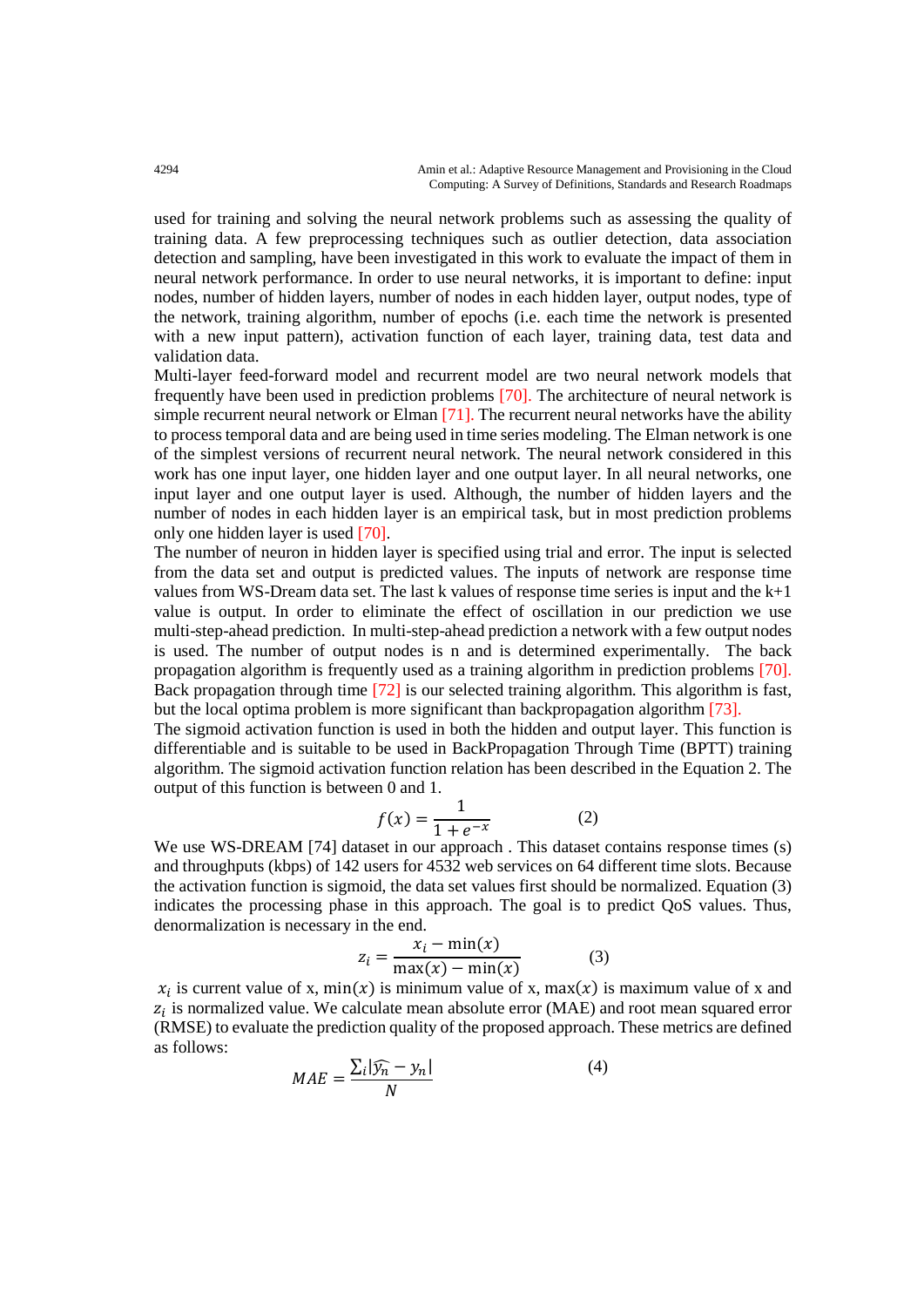$$
RMSE = \sqrt{\frac{\sum_{i} (\widehat{y}_n - y_n)^2}{N}}
$$
 (5)

where  $\widehat{y}_n$  is the predicted QoS value of a QoS sequence y for the current time slot  $t_n$ ,  $y_n$ denotes the actual QoS value of y for  $t_n$ , and N is the number of predicted QoS values. **Table 2** shows MAE and RMSE of proposed approach with different matrix density. In our experiments, matrix desnsity id defined as the density of training data set. For example if matrix density be 70% means 70 percent of QoS data set is used for training neural network and the remaining 30 percent is used for test. The result of our experiments to predict the response time of WS-DREAM dataset has been depicted in **Table 2**. As shown in this table our approach has a good prediction accuracy. The best result of MAE and RMSE are achieved using 60% and 70% respectively.

| -Matrix Density 10% 20% 30% 40% 50% 60% 70% 80% 90%  <br><b>Metrics</b> |  |  |  |                                                                               |  |
|-------------------------------------------------------------------------|--|--|--|-------------------------------------------------------------------------------|--|
| <b>MAE</b>                                                              |  |  |  | 0.515   0.57   0.615   0.683   0.564   0.493   0.514   0.683   $\,$ 1.01 $\,$ |  |
| <b>RMSE</b>                                                             |  |  |  | 0.254   0.26   0.266   0.282   0.203   0.157   0.147     0.16     0.177       |  |

**Table 2.** The experiments results of proposed approach

#### **5. Conclusion**

The basic idea of cloud computing has been proposed in 1966 by McCarthy. Salesforce.com has announced its first cloud hosted service in 1999. Public, Private, Hybrid and Community clouds are deployment models of cloud computing. Infrastructure as a Service (IaaS), Platform as a Service (PaaS) and Software as a Service (SaaS) are service models of cloud computing. There are over 65 definitions for cloud computing published in the literature. After reviewing most of the definitions, the authors of the paper defined cloud computing as transparent, scalable and easily accessible computing system with various service levels in public and/or private forms which provides on demand access to a virtualized pool of resources, and targets cost reductions in computing and improvements in software deployment process and IT solutions.

Research challenges and directions have been categorized into 4 groups, namely security and trustworthy, cloud development and benchmarking, big data technologies and cloud computing as well as social and mobile clouds. The Autonomic Resource Management (ARM) in the clouds is separately reviewed in this paper. This is the most important issue in this regard, especially towards virtualization technology, fault tolerance, SLA violation and feder-ated clouds. Security is the most common challenge of cloud computing.

An improved solution approach to ARM in federated clouds is given in this paper which uses machine learning and statistical analysis in order to provide better performance and prediction quality. This paper represents the outcome of literature review of 190 resources including books, journal and conference papers, project reports and deliverables, European Commission roadmaps and calls for proposals, online weblogs, white papers, business reviews, company websites, profiles and offered services by cloud providers. As a result, it represents today's state-of-the-art from a wide perspective.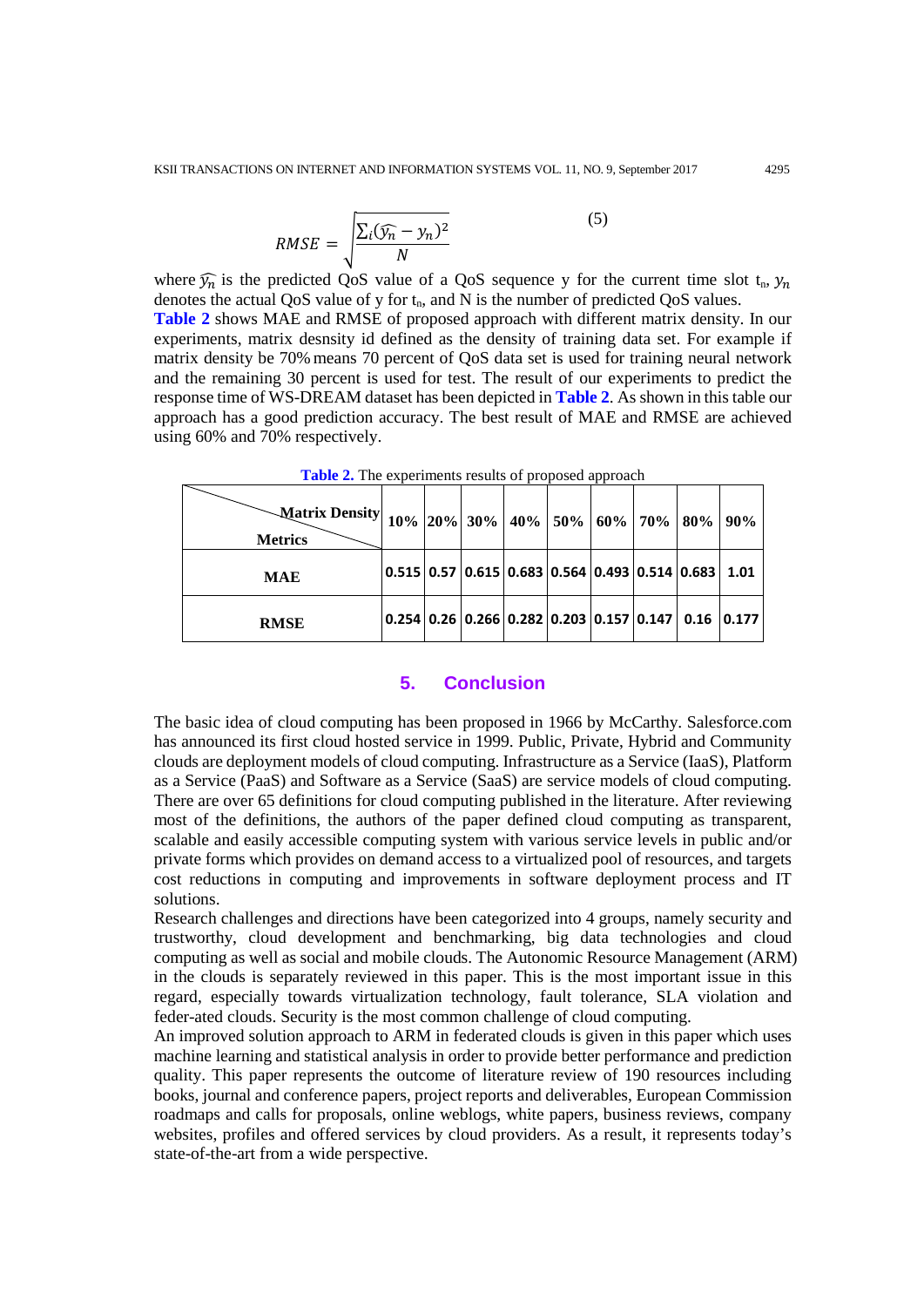#### **References**

- [1] H. Abelson, *Architects of the information society: Thirty-five years of the laboratory for computer science at MIT*. MIT Press, 1999.
- [2] M. Siegel and F. Gibbons, "Amazon enters the Cloud computing business," *CasePublisher Com May*, vol. 20, 2008.
- [3] P. Mell and T. Grance, "The NIST definition of cloud computing," 2011.
- [4] R. Buyya, C. S. Yeo, S. Venugopal, J. Broberg, and I. Brandic, "Cloud computing and emerging IT platforms: Vision, hype, and reality for delivering computing as the 5th utility," *Future Gener. Comput. Syst.*, vol. 25, no. 6, pp. 599–616, 2009. [Article \(CrossRef Link\)](https://doi.org/10.1016/j.future.2008.12.001)
- [5] I. Foster, Y. Zhao, I. Raicu, and S. Lu, "Cloud computing and grid computing 360-degree compared," in *Proc. of Grid Computing Environments Workshop, 2008. GCE'08*, pp. 1–10, 2008. [Article \(CrossRef Link\)](https://doi.org/10.1109/gce.2008.4738445)
- [6] Global Inter-Cloud Technology Forum, "Use Cases and Functional Requirements for Inter-Cloud Computing. Technical Report."
- [7] N. Grozev and R. Buyya, "Inter‐Cloud architectures and application brokering: taxonomy and survey," *Softw. Pract. Exp.*, vol. 44, no. 3, pp. 369–390, 2014. [Article \(CrossRef Link\)](https://doi.org/10.1002/spe.2168)
- [8] Á. L. García, E. F. del Castillo, and P. O. Fernández, "Standards for enabling heterogeneous IaaS cloud federations," *Comput. Stand. Interfaces*, vol. 47, pp. 19–23, 2016. [Article \(CrossRef Link\)](https://doi.org/10.1016/j.csi.2016.02.002)
- [9] A. Keshavarzi, A. T. Haghighat, and M. Bohlouli, "Research challenges and prospective business impacts of cloud computing: A survey," in *Proc. of Intelligent Data Acquisition and Advanced Computing Systems (IDAACS), 2013 IEEE 7th International Conference on*, vol. 2, pp. 731–736, 2013. [Article \(CrossRef Link\)](https://doi.org/10.1109/idaacs.2013.6663021)
- [10] M. Maurer, I. Brandic, and R. Sakellariou, "Simulating autonomic SLA enactment in clouds using case based reasoning," in *Proc. of Towards a Service-Based Internet*, Springer, pp. 25–36, 2010. [Article \(CrossRef Link\)](https://doi.org/10.1007/978-3-642-17694-4_3)
- [11] V. C. Emeakaroha, M. A. Netto, R. N. Calheiros, I. Brandic, R. Buyya, and C. A. De Rose, "Towards autonomic detection of SLA violations in Cloud infrastructures," *Future Gener. Comput. Syst.*, vol. 28, no. 7, pp. 1017–1029, 2012. [Article \(CrossRef Link\)](https://doi.org/10.1016/j.future.2011.08.018)
- [12] R. Buyya, A. Beloglazov, and J. Abawajy, "Energy-efficient management of data center resources for cloud computing: a vision, architectural elements, and open challenges," *ArXiv Prepr. ArXiv10060308*, 2010.
- [13] S.-S. Wang, K.-Q. Yan, and S.-C. Wang, "Achieving efficient agreement within a dual-failure cloud-computing environment," *Expert Syst. Appl.*, vol. 38, no. 1, pp. 906–915, 2011. [Article \(CrossRef Link\)](https://doi.org/10.1016/j.eswa.2010.07.072)
- [14] W. Zhao, P. M. Melliar-Smith, and L. E. Moser, "Fault tolerance middleware for cloud computing," in *Proc. of Cloud Computing (CLOUD), 2010 IEEE 3rd International Conference on*, pp. 67–74, 2010. [Article \(CrossRef Link\)](https://doi.org/10.1109/cloud.2010.26)
- [15] S. Islam, J. Keung, K. Lee, and A. Liu, "Empirical prediction models for adaptive resource provisioning in the cloud," *Future Gener. Comput. Syst.*, vol. 28, no. 1, pp. 155–162, 2012. [Article \(CrossRef Link\)](https://doi.org/10.1016/j.future.2011.05.027)
- [16] C. O. Rolim, F. Schubert, A. G. Rossetto, V. R. Leithardt, C. F. Geyer, and C. Westphall, "Comparison of a Multi output Adaptative Neuro-Fuzzy Inference System (MANFIS) and Multi Layer Perceptron (MLP) in Cloud Computing Provisioning," in *Proc. of 29th Brazilian Symposium on Computer Networks and Distributed Systems, Paris*, 2012.
- [17] G. Copil *et al.*, "On controlling elasticity of cloud applications in celar," *Emerg. Res. Cloud Distrib. Comput. Syst.*, p. 222, 2015. [Article \(CrossRef Link\)](https://doi.org/10.4018/978-1-4666-8213-9.ch007)
- [18] P. Martin, A. Brown, W. Powley, and J. L. Vazquez-Poletti, "Autonomic management of elastic services in the cloud," in *Proc. of Computers and Communications (ISCC), 2011 IEEE Symposium on*, pp. 135–140, 2011. [Article \(CrossRef Link\)](https://doi.org/10.1109/iscc.2011.5984006)
- [19] S. Srivastava, R. Mehrotra, I. Banicescu, and S. Abdelwahed, "A Model-Based Framework for Autonomic Performance Management of Cloud Computing Systems."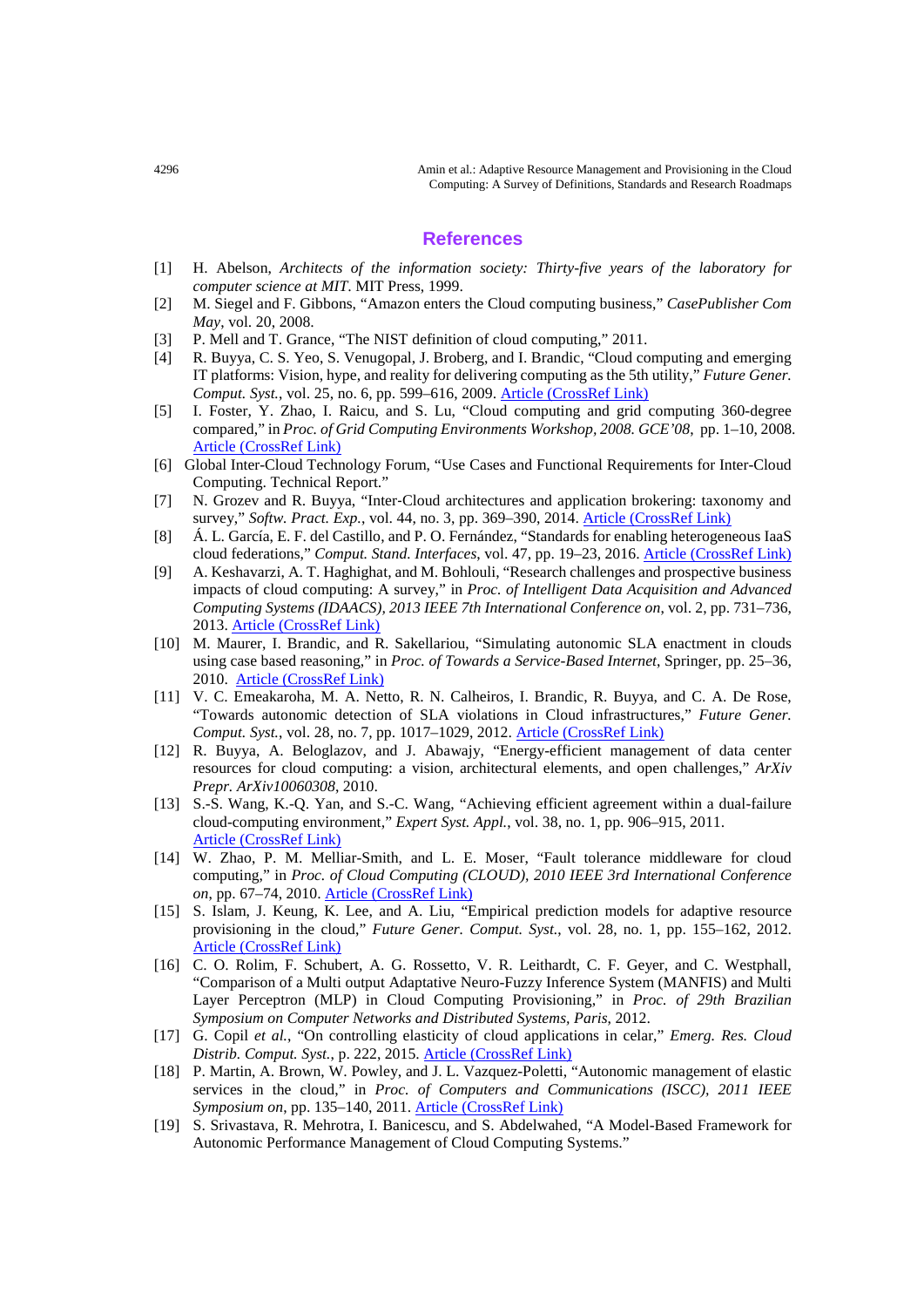- [20] O. Rogers and D. Cliff, "A financial brokerage model for cloud computing," *J. Cloud Comput.*, vol. 1, no. 1, pp. 1–12, 2012. **[Article \(CrossRef Link\)](https://doi.org/10.1186/2192-113X-1-2)**
- [21] R. Mehrotra, S. Srivastava, I. Banicescu, and S. Abdelwahed, "Towards an autonomic performance management approach for a cloud broker environment using a decomposition– coordination based methodology," in *Proc. of Future Gener. Comput. Syst.*, vol. 54, pp. 195–205, 2016. [Article \(CrossRef Link\)](https://doi.org/10.1016/j.future.2015.03.020)
- [22] G. Carella, T. Magedanz, K. Campowsky, and F. Schreiner, "Elasticity as a service for federated cloud testbeds," in *Proc. of Communications Workshops (ICC), 2013 IEEE International Conference on*,pp. 256–260, 2013. [Article \(CrossRef Link\)](https://doi.org/10.1109/iccw.2013.6649239)
- [23] B. Javadi, J. Abawajy, and R. Buyya, "Failure-aware resource provisioning for hybrid Cloud infrastructure," *J. Parallel Distrib. Comput.*, vol. 72, no. 10, pp. 1318–1331, 2012. [Article \(CrossRef Link\)](https://doi.org/10.1016/j.jpdc.2012.06.012)
- [24] J. L. Lucas-Simarro, R. Moreno-Vozmediano, R. S. Montero, and I. M. Llorente, "Scheduling strategies for optimal service deployment across multiple clouds," in *Proc. of Future Gener. Comput. Syst.*, vol. 29, no. 6, pp. 1431–1441, 2013. [Article \(CrossRef Link\)](https://doi.org/10.1016/j.future.2012.01.007)
- [25] "A Fast and Secure Scheme for Data Outsourcing in the Cloud," in *Proc. of KSII Trans. Internet Inf. Syst.*, vol. 8, no. 8, Aug. 2014.
- [26] S. Pearson and A. Benameur, "Privacy, security and trust issues arising from cloud computing," in *Proc. of Cloud Computing Technology and Science (CloudCom), 2010 IEEE Second International Conference on*, pp. 693–702, 2010. [Article \(CrossRef Link\)](https://doi.org/10.1109/cloudcom.2010.66)
- [27] C. N. Höfer and G. Karagiannis, "Cloud computing services: taxonomy and comparison," *J. Internet Serv. Appl.*, vol. 2, no. 2, pp. 81–94, 2011. [Article \(CrossRef Link\)](https://doi.org/10.1007/s13174-011-0027-x)
- [28] D. M. Rousseau, S. B. Sitkin, R. S. Burt, and C. Camerer, "Not so different after all: A cross-discipline view of trust," *Acad. Manage. Rev.*, vol. 23, no. 3, pp. 393–404, 1998. [Article \(CrossRef Link\)](https://doi.org/10.5465/AMR.1998.926617)
- [29] S. Bradshaw, C. Millard, and I. Walden, "Contracts for clouds: comparison and analysis of the Terms and Conditions of cloud computing services," *Int. J. Law Inf. Technol.*, vol. 19, no. 3, pp. 187–223, 2011. [Article \(CrossRef Link\)](https://doi.org/10.1093/ijlit/ear005)
- [30] S. Subashini and V. Kavitha,"A survey on security issues in service delivery models of cloud computing," *J. Netw.Comput.Appl.*,vol.34, no.1,pp. 1–11, 2011[. Article \(CrossRef Link\)](https://doi.org/10.1016/j.jnca.2010.07.006)
- [31] C. S. Alliance, *Top threats to cloud computing*. March, 2010.
- [32] D. Zissis and D. Lekkas, "Addressing cloud computing security issues," *Future Gener. Comput. Syst.*, vol. 28, no. 3, pp. 583–592, 2012. [Article \(CrossRef Link\)](https://doi.org/10.1016/j.future.2010.12.006)
- [33] E. Prieto, R. Diaz, L. Romano, R. Rieke, and M. Achemlal, "MASSIF: A promising solution to enhance olympic games IT security," in *Proc. of Global Security, Safety and Sustainability & e-Democracy*, Springer, pp. 139–147, 2012. [Article \(CrossRef Link\)](https://doi.org/10.1007/978-3-642-33448-1_20)
- [34] S. Kamara and K. Lauter, "Cryptographic cloud storage," in *Proc. of Financial Cryptography and Data Security*, Springer, pp. 136–149, 2010. [Article \(CrossRef Link\)](https://doi.org/10.1007/978-3-642-14992-4_13)
- [35] C. Rong, S. T. Nguyen, and M. G. Jaatun, "Beyond lightning: A survey on security challenges in cloud computing," *Comput. Electr. Eng.*, vol. 39, no. 1, pp. 47–54, Jan. 2013. [Article \(CrossRef Link\)](https://doi.org/10.1016/j.compeleceng.2012.04.015)
- [36] R. Buyya, R. N. Calheiros, and X. Li, "Autonomic cloud computing: Open challenges and architectural elements," in *Proc. of Emerging Applications of Information Technology (EAIT), 2012 Third International Conference on*, pp. 3–10, 2012. [Article \(CrossRef Link\)](https://doi.org/10.1109/eait.2012.6407847)
- [37] B. F. Cooper, A. Silberstein, E. Tam, R. Ramakrishnan, and R. Sears, "Benchmarking cloud serving systems with YCSB," in *Proc. of the 1st ACM symposium on Cloud computing*, pp. 143– 154, 2010. [Article \(CrossRef Link\)](https://doi.org/10.1145/1807128.1807152)
- [38] J. Schad, J. Dittrich, and J.-A. Quiané-Ruiz, "Runtime measurements in the cloud: observing, analyzing, and reducing variance," in *Proc. of VLDB Endow.*, vol. 3, no. 1–2, pp. 460–471, 2010. [Article \(CrossRef Link\)](https://doi.org/10.14778/1920841.1920902)
- [39] D. Kossmann and T. Kraska, "Data management in the cloud: promises, state-of-the-art, and open questions," *Datenbank-Spektrum*, vol. 10, no. 3, pp. 121–129, 2010. [Article \(CrossRef Link\)](https://doi.org/10.1007/s13222-010-0033-3)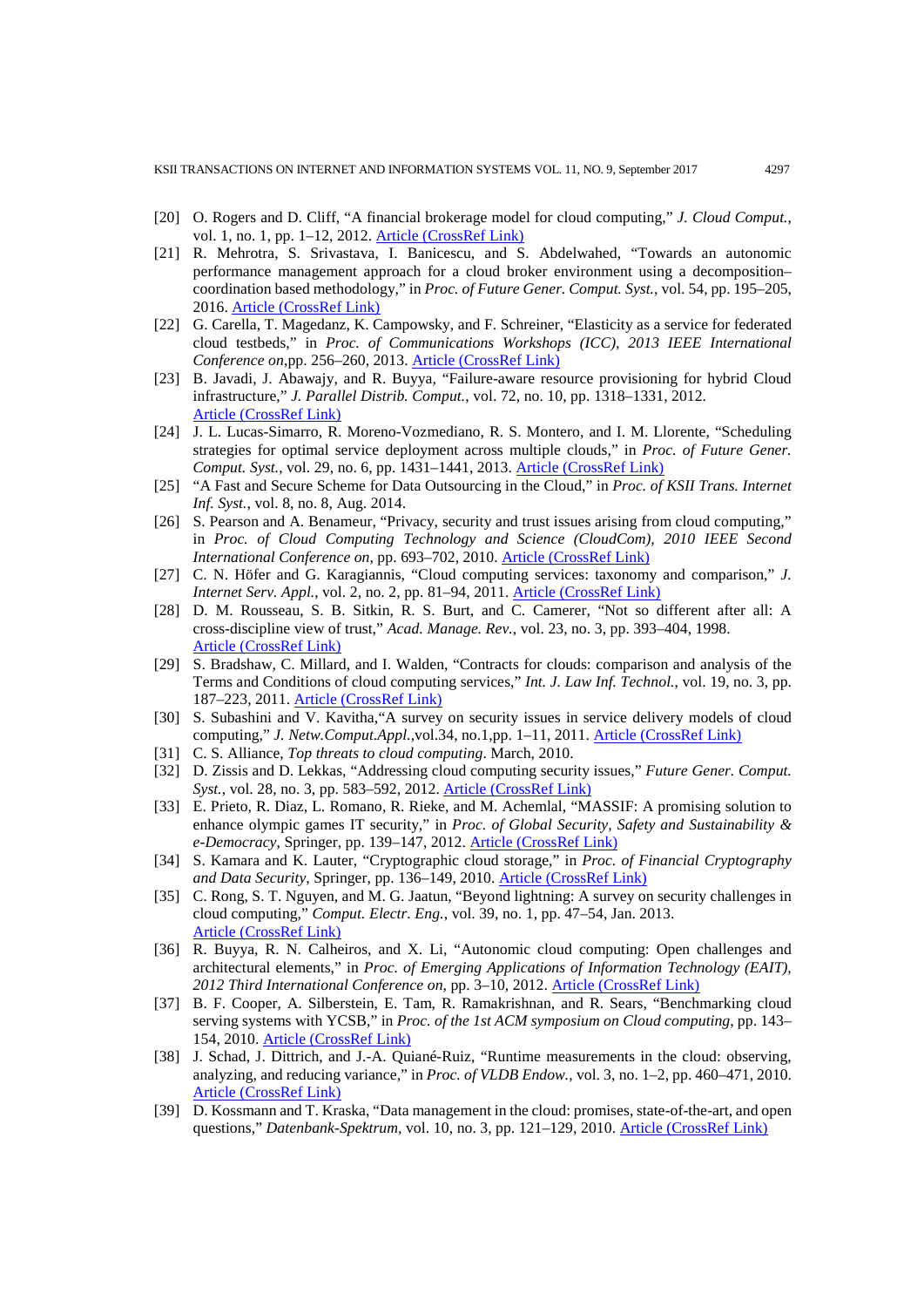- [40] M. A. El-Refaey and M. A. Rizkaa, "CloudGauge: a dynamic cloud and virtualization benchmarking suite," in *Proc. of Enabling Technologies: Infrastructures for Collaborative Enterprises (WETICE), 2010 19th IEEE International Workshop on*, pp. 66–75, 2010. [Article \(CrossRef Link\)](https://doi.org/10.1109/wetice.2010.17)
- [41] B. J. Lheureux, D. C. Plummer, T. Bova, M. Cantara, E. Knipp, P. Malinverno, "Who's Who in Cloud Services Brokerage," Gartner, 2011.
- [42] S. K. Nair *et al.*, "Towards secure cloud bursting, brokerage and aggregation," in *Proc. of Web services (ecows), 2010 ieee 8th european conference on*, pp. 189–196, 2010. [Article \(CrossRef Link\)](https://doi.org/10.1109/ecows.2010.33)
- [43] R. Buyya, S. Pandey, and C. Vecchiola, "Cloudbus toolkit for market-oriented cloud computing," in *Proc. of Cloud Computing*, Springer, pp. 24–44, 2009. [Article \(CrossRef Link\)](https://doi.org/%2010.1007/978-3-642-10665-1_4)
- [44] R. Buyya, S. Pandey, and C. Vecchiola, "Market-oriented cloud computing and the cloudbus toolkit," *ArXiv Prepr. ArXiv12035196*, 2012.
- [45] E. Carlini, M. Coppola, P. Dazzi, L. Ricci, and G. Righetti, "Cloud federations in contrail," in *Proc. of Euro-Par 2011: Parallel Processing Workshops*, pp. 159–168, 2011. [Article \(CrossRef Link\)](https://doi.org/10.1007/978-3-642-29737-3_19)
- [46] B. Rochwerger *et al.*, "The reservoir model and architecture for open federated cloud computing," *IBM J. Res. Dev.*, vol. 53, no. 4, p. 4: 1-4: 11, 2009. [Article \(CrossRef Link\)](https://doi.org/10.1147/JRD.2009.5429058)
- [47] J. Tordsson, R. S. Montero, R. Moreno-Vozmediano, and I. M. Llorente, "Cloud brokering mechanisms for optimized placement of virtual machines across multiple providers," *Future Gener. Comput. Syst.*, vol. 28, no. 2, pp. 358–367, 2012. [Article \(CrossRef Link\)](https://doi.org/10.1016/j.future.2011.07.003)
- [48] "J. Catone, How Much Data Will Humans Create & Store This Year? [INFOGRAPHIC], Mashable Social Media, June 2011." .
- [49] J. Gantz and D. Reinsel, "The digital universe in 2020: Big data, bigger digital shadows, and biggest growth in the far east," *IDC IView IDC Anal. Future*, vol. 2007, pp. 1–16, 2012.
- [50] P. Russom, "Big data analytics," *TDWI Best Pract. Rep. Fourth Quart.*, pp. 1–35, 2011.
- [51] S. Chaudhuri, "What next?: a half-dozen data management research goals for big data and the cloud," in *Proc. of the 31st symposium on Principles of Database Systems*, pp. 1–4, 2012. [Article \(CrossRef Link\)](https://doi.org/10.1145/2213556.2213558)
- [52] M. Bohlouli *et al.*, "Towards an integrated platform for big data analysis," in *Proc. of Integration of Practice-Oriented Knowledge Technology: Trends and Prospectives*, Springer, pp. 47–56, 2013. [Article \(CrossRef Link\)](https://doi.org/10.1007/978-3-642-34471-8_4)
- [53] H. Demirkan and D. Delen, "Leveraging the capabilities of service-oriented decision support systems: Putting analytics and big data in cloud," *Decis. Support Syst.*, vol. 55, no. 1, pp. 412–421, 2013. [Article \(CrossRef Link\)](https://doi.org/10.1016/j.dss.2012.05.048)
- [54] S. Gilbert and N. Lynch, "Brewer's conjecture and the feasibility of consistent, available, partition-tolerant web services," *ACM SIGACT News*, vol. 33, no. 2, pp. 51–59, 2002. [Article \(CrossRef Link\)](https://doi.org/10.1145/564585.564601)
- [55] R. Cattell, "Scalable SQL and NoSQL data stores," *ACM SIGMOD Rec.*, vol. 39, no. 4, pp. 12–27, 2011. [Article \(CrossRef Link\)](https://doi.org/10.1145/1978915.1978919)
- [56] " Marozzo F, Talia D, Trunfio P. Large-Scale Data Analysis on Cloud Systems. ERCIM News. 2012." .
- [57] M. Bohlouli, J. Dalter, M. Dornhöfer, J. Zenkert, and M. Fathi, "Knowledge discovery from social media using big data-provided sentiment analysis (SoMABiT)," *J. Inf. Sci.*, vol. 41, no. 6, pp. 779–798, 2015. [Article \(CrossRef Link\)](https://doi.org/10.1177/0165551515602846)
- [58] C. Chu *et al.*, "Map-reduce for machine learning on multicore," *Adv. Neural Inf. Process. Syst.*, vol. 19, p. 281, 2007.
- [59] J. Dean and S. Ghemawat, "MapReduce: simplified data processing on large clusters," *Commun. ACM*, vol. 51, no. 1, pp. 107–113, 2008. [Article \(CrossRef Link\)](https://doi.org/10.1145/1327452.1327492)
- [60] T. White, *Hadoop: The definitive guide*. O'Reilly Media, Inc., 2012.
- [61] S. Owen, R. Anil, T. Dunning, and E. Friedman, *Mahout in action*. Manning Shelter Island, 2011.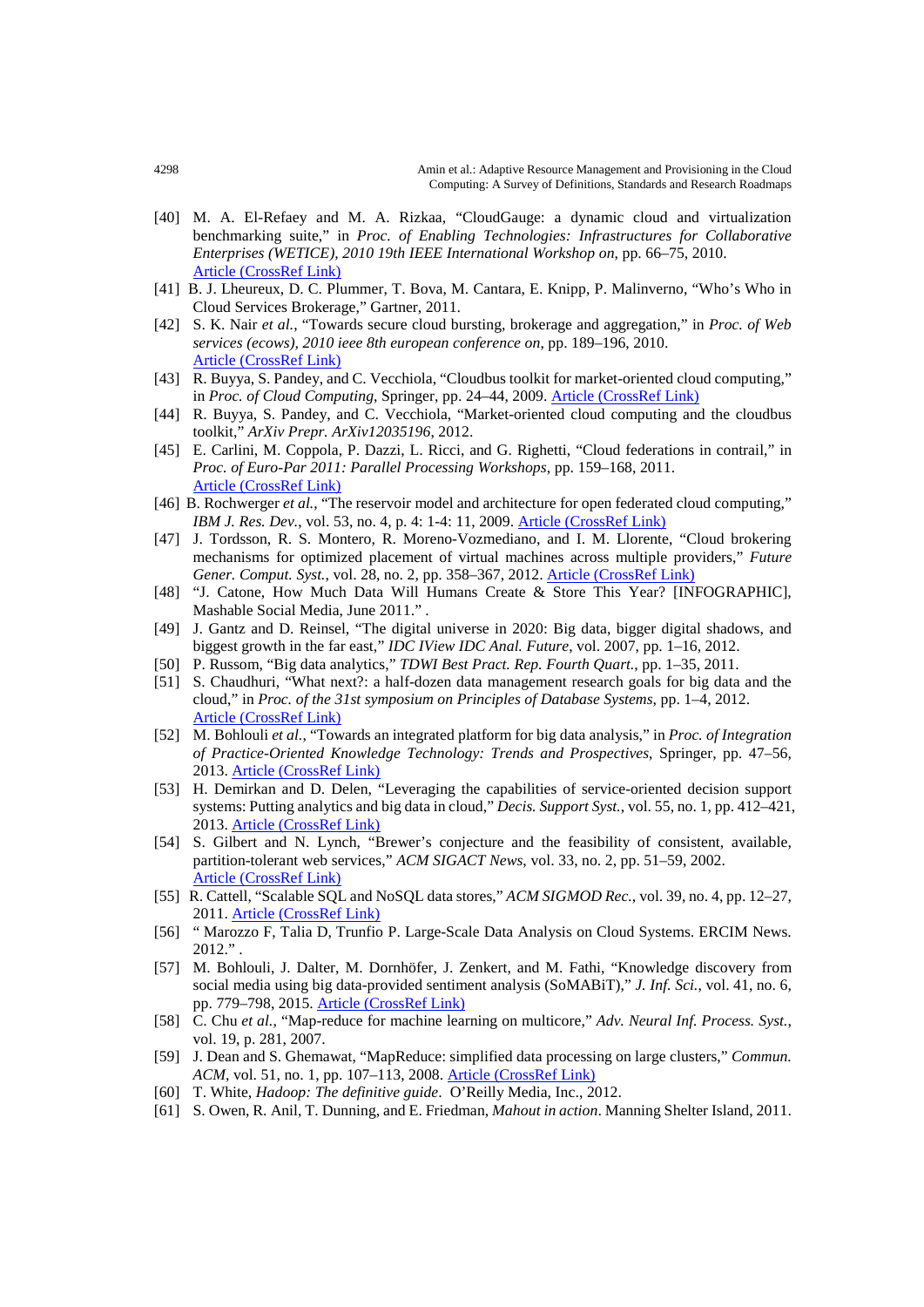- [62] "Adaptive Cloud Offloading of Augmented Reality Applications on Smart Devices for Minimum Energy Consumption," *KSII Trans. Internet Inf. Syst.*, vol. 9, no. 8, pp. 3090–3102, Aug. 2015. [Article \(CrossRef Link\)](https://doi.org/10.3837/tiis.2015.08.020)
- [63] "A Classification-Based Virtual Machine Placement Algorithm in Mobile Cloud Computing," *KSII Trans. Internet Inf. Syst.*, vol. 10, no. 5, May 2016. [Article \(CrossRef Link\)](http://dx.doi.org/10.3837/tiis.2016.05.003)
- [64] H. T. Dinh, C. Lee, D. Niyato, and P. Wang, "A survey of mobile cloud computing: architecture, applications, and approaches," *Wirel. Commun. Mob. Comput.*, vol. 13, no. 18, pp. 1587–1611, 2013. [Article \(CrossRef Link\)](https://doi.org/10.1002/wcm.1203)
- [65] S. Li and Z. Chen, "Social services computing: Concepts, research challenges, and directions," in *Proc. of the 2010 IEEE/ACM Int'l Conference on Green Computing and Communications & Int'l Conference on Cyber, Physical and Social Computing*, pp. 840–845, 2010. [Article \(CrossRef Link\)](https://doi.org/10.1109/greencom-cpscom.2010.122)
- [66] K. Chard, K. Bubendorfer, S. Caton, and O. F. Rana, "Social cloud computing: A vision for socially motivated resource sharing," *Serv. Comput. IEEE Trans. On*, vol. 5, no. 4, pp. 551–563, 2012. [Article \(CrossRef Link\)](https://doi.org/10.1109/TSC.2011.39)
- [67] D. Satria, D. Park, and M. Jo, "Recovery for overloaded mobile edge computing," *Future Gener. Comput. Syst.*, 2016. [Article \(CrossRef Link\)](http://doi.org/10.1016/j.future.2016.06.024)
- [68] S. Caton, C. Haas, K. Chard, K. Bubendorfer, and O. F. Rana, "A social compute cloud: allocating and sharing infrastructure resources via social networks," *Serv. Comput. IEEE Trans. On*, vol. 7, no. 3, pp. 359–372, 2014. [Article \(CrossRef Link\)](https://doi.org/10.1109/TSC.2014.2303091)
- [69] J. O. Kephart and D. M. Chess, "The vision of autonomic computing," *Computer*, vol. 36, no. 1, pp. 41–50, 2003. [Article \(CrossRef Link\)](https://doi.org/10.1109/MC.2003.1160055)
- [70] G. Zhang, B. E. Patuwo, and M. Y. Hu, "Forecasting with artificial neural networks:: The state of the art," *Int. J. Forecast.*, vol. 14, no. 1, pp. 35–62, 1998. [Article \(CrossRef Link\)](https://doi.org/10.1016/S0169-2070%2897%2900044-7)
- [71] J. L. Elman, "Finding structure in time," *Cogn. Sci.*, vol. 14, no. 2, pp. 179–211, 1990. [Article \(CrossRef Link\)](https://doi.org/10.1207/s15516709cog1402_1)
- [72] O. De Jeses and M. T. Hagan, "Backpropagation through time for a general class of recurrent network," in *Proc. of Neural Networks, 2001. Proceedings. IJCNN'01. International Joint Conference on, vol. 4, pp. 2638–2643, 2001.* **[Article \(CrossRef Link\)](https://doi.org/10.1109/ijcnn.2001.938786)**
- [73] M. P. Cuéllar, M. Delgado, and M. C. Pegalajar, "An application of non-linear programming to train recurrent neural networks in time series prediction problems," in *Proc. of Enterprise Information Systems VII*, Springer, pp. 95–102, 2007. [Article \(CrossRef Link\)](http://dx.doi.org/10.1007/978-1-4020-5347-4_11)
- [74] Z. Zheng and M. R. Lyu, "Collaborative reliability prediction of service-oriented systems," in *Proc. of the 32nd ACM/IEEE International Conference on Software Engineering-Volume 1*, pp. 35–44, 2010. [Article \(CrossRef Link\)](https://doi.org/10.1145/1806799.1806809)